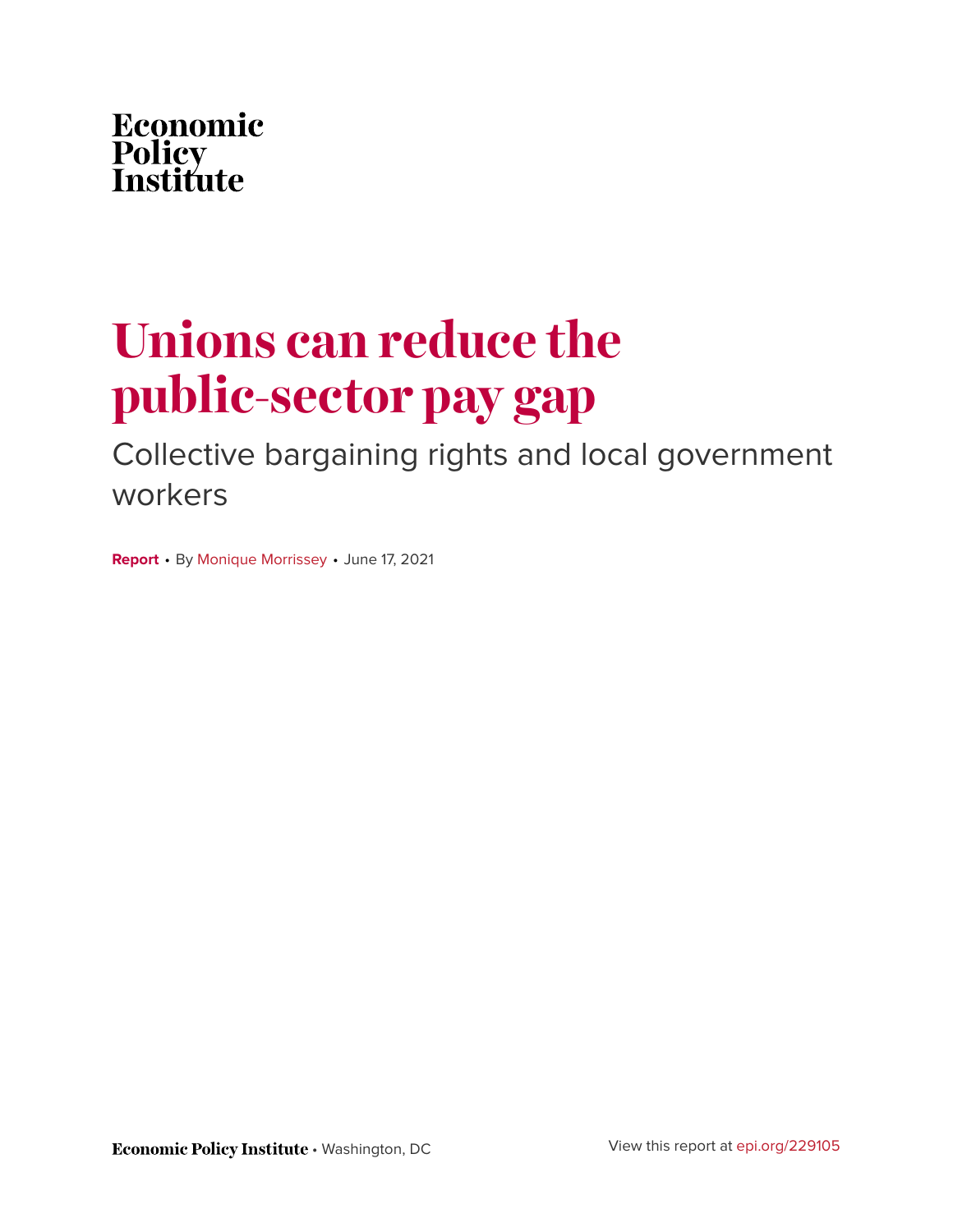**What this report finds:** States where teachers, police, firefighters, and other local government workers have stronger collective bargaining rights and higher union membership have smaller gaps between these workers' pay and the pay of private-sector workers with similar educational attainment, age, state of residence, and hours worked.

**Why it matters:** Closing the public-sector pay gap especially helps Black workers and women, who are overrepresented among local government workers. Unions reduce inequality, promote social mobility, and advocate for better public services.

**What can be done about it:** Virginia, which has one of the largest public-sector pay gaps, recently took the small step of allowing employers to voluntarily bargain with unions representing local government workers. Other states have recently made changes that strengthen or weaken collective bargaining rights for public-sector workers. Virginia is moving in the right direction. Other states that have restricted collective bargaining rights should expand them.

#### [Updated July 9, 2021](#page-24-0)

Local government workers in Virginia recently won the right to bargain collectively over pay. However, union organizing efforts are just beginning in that state, where collective bargaining rights have historically been restricted.

This brief examines how public-sector workers in states like Virginia—with restricted collective bargaining rights—have fared in recent years compared with publicsector workers in states that have well-established collective bargaining rights. To do so, we estimate pay differences between local government workers and private-sector workers with similar education and experience.

The right to bargain collectively over pay is associated with higher union density (union membership as a share of the workforce). This brief shows that collective bargaining rights and union strength help local government workers

#### **SECTIONS**

- 1. [Who are local](#page-2-0) [government workers?](#page-2-0) • [2](#page-2-0)
- 2. [How do collective](#page-5-0) [bargaining rights vary](#page-5-0) [across states?](#page-5-0) • 5
- 3. [How does the pay of](#page-10-0) [local government](#page-10-0) [workers compare with](#page-10-0) [that of private-sector](#page-10-0) [workers?](#page-10-0) • 10
- 4. [How does total](#page-12-0) [compensation](#page-12-0) [compare in local](#page-12-0) [government and the](#page-12-0) [private sector?](#page-12-0) • 12
- 5. [Collective bargaining](#page-14-0) [can correct a power](#page-14-0) [imbalance between](#page-14-0) [workers and](#page-14-0) [employers](#page-14-0) • 14
- 6. [Conclusion](#page-15-0) 15

[Acknowledgments](#page-15-1) • 15 [Methodology appendix](#page-16-0) • [16](#page-16-0) [Notes](#page-21-0) • 21 [References](#page-21-1) • 21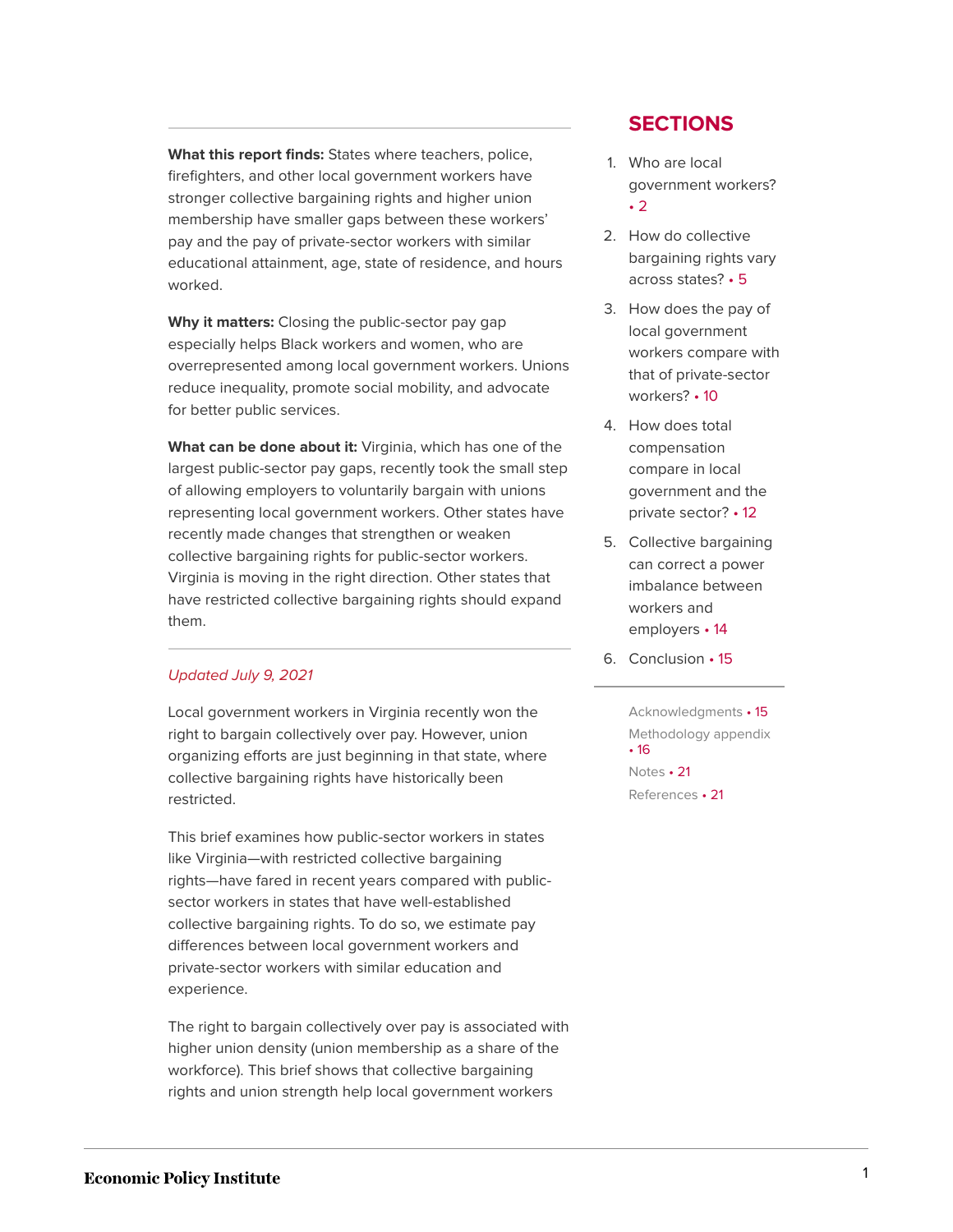<span id="page-2-1"></span>narrow the pay gap with private-sector workers.<sup>[1](#page-21-2)</sup>

The pay gap is especially large among workers with bachelor's degrees or more education, who make up the majority of public-sector workers. Though public-sector workers have more generous benefits, these benefits do not make up for lower wages and salaries for most workers. The exception is workers with less formal education in states with strong bargaining rights, where unions raise the public-sector wage floor and bargain for more generous and secure benefits, reducing poverty and inequality and benefiting society.

Low pay for public-sector workers disproportionately affects Black workers and women, who are more likely to be employed in local government jobs. Since these workers are also disadvantaged in the broader labor market, strengthening collective bargaining rights for local government workers should reduce racial and gender inequality in the labor force and potentially attract more Hispanic, Asian American/Pacific Islander (AAPI), and other underrepresented workers to public-sector jobs.

#### **Data and methodology**

Unless otherwise noted, statistics cited in this brief are based on the author's analysis of 2015–2019 microdata from the U.S. Census Bureau's Current Population Survey (CPS) (Flood et al. 2020). The sample includes full-time (35+ hours weekly) wage and salary workers ages 18–64 who are employed in local government or the private sector, including workers employed by private nonprofits. Statistics on benefits for private-sector and state and local government workers are from U.S. Bureau of Labor Statistics (BLS) Employer Costs for Employee Compensation (ECEC) tables for 2015–2019 (BLS 2015–2019). More information on data and methodology is provided in the methodology appendix.

Since union organizing campaigns in Virginia are likely to begin in the Washington, D.C., suburbs of Northern Virginia, we include statistics for Northern Virginia in some tables even though sample sizes for this region are too small to draw firm conclusions. In general, differences between states or groups of states reported in tables may or may not be statistically significant, but those highlighted in the text are statistically significant at the 0.05 level unless otherwise noted.

# <span id="page-2-0"></span>**Who are local government workers?**

**Occupations.** The largest occupational groups in local government are teachers, police officers, and firefighters. However, these three groups together do not constitute a majority of local government workers. Local government workers are employed in a wide variety of occupations in preschool, K–12, and higher education; public safety, courts, and corrections; child care, health care and social services; transportation, public utilities, and sanitation; parks and recreation; housing and environmental protection; libraries, museums, historical sites, and other cultural institutions; and legislative bodies and executive offices, including those handling public finance, record-keeping and regulatory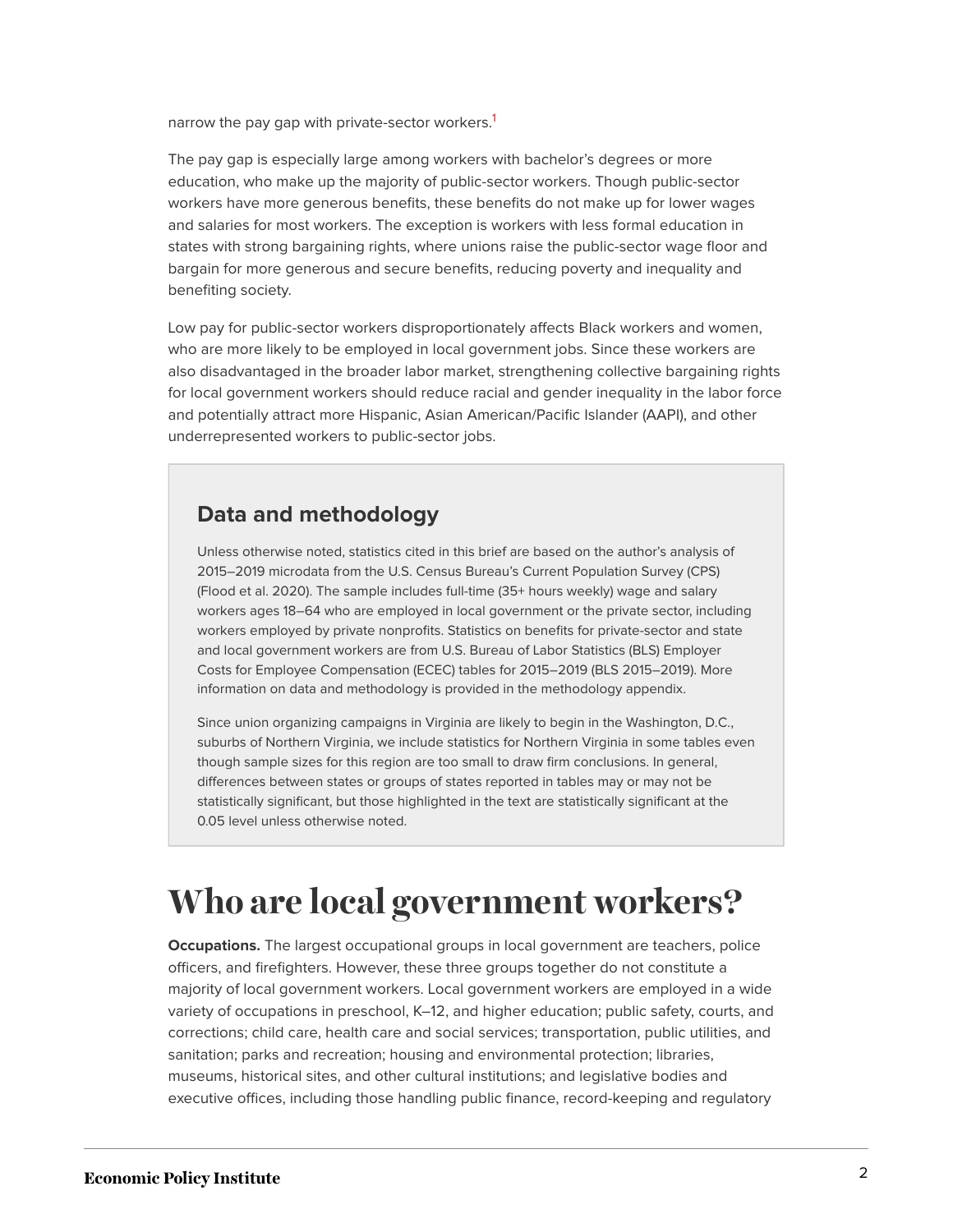#### Table 1 **Local government workers are highly educated**

|                                    | $<$ High<br>school | High<br>school | <b>Some</b><br>college | <b>Bachelor's</b> | <b>Advanced</b><br>degree |
|------------------------------------|--------------------|----------------|------------------------|-------------------|---------------------------|
| <b>U.S.</b>                        |                    |                |                        |                   |                           |
| <b>Private sector</b>              | 8%                 | 27%            | 28%                    | 25%               | 12%                       |
| Local<br>government                | 2%                 | 16%            | 23%                    | 29%               | 31%                       |
| <b>Virginia</b>                    |                    |                |                        |                   |                           |
| <b>Private sector</b>              | 7%                 | 22%            | 25%                    | 30%               | 17%                       |
| Local<br>government                | $1\%$              | 15%            | 16%                    | 28%               | 40%                       |
| <b>Northern</b><br><b>Virginia</b> |                    |                |                        |                   |                           |
| <b>Private sector</b>              | 6%                 | 14%            | 19%                    | 38%               | 22%                       |
| Local<br>government                | 2%                 | 7%             | 14%                    | 26%               | 51%                       |

Educational attainment of private-sector and local government workers

**Note:** Statistics shown are for wage and salary workers ages 18–64 working 35 or more hours per week. **Source:** Author's analysis of U.S. Census Bureau Current Population Survey microdata, pooled years 2015–2019.

#### **Economic Policy Institute**

#### <span id="page-3-0"></span>compliance. [2](#page-21-3)

**Education.** Local government workers are highly educated. Sixty percent have a bachelor's degree or higher; 31% have an advanced degree. In contrast, only 37% of private-sector workers have a bachelor's degree or higher, with 12% having an advanced degree. Local government workers in Virginia are even more highly educated than their counterparts in the rest of the country, with 68% having a bachelor's or advanced degree (**Table 1**).

**Race and ethnicity.** White and Black workers are more likely to work in local government than Hispanic and AAPI/Other workers (**Table 2**). Black workers are overrepresented despite being less likely to have the bachelor's or advanced degrees required for many public-sector jobs. The relative scarcity of Hispanic and AAPI workers partly reflects age differences, since public-sector workers tend to be somewhat older and have more work experience than private-sector workers, whereas these two growing demographic groups tend to be younger. Hispanic workers' underrepresentation also reflects disparities in educational attainment, as Hispanic workers with bachelor's degrees are as likely as white workers with bachelor's degrees to work in local government (not shown in table).

Public-sector jobs are rungs to the middle class for Black workers who often face labor market discrimination, especially in the private sector where employers may be less likely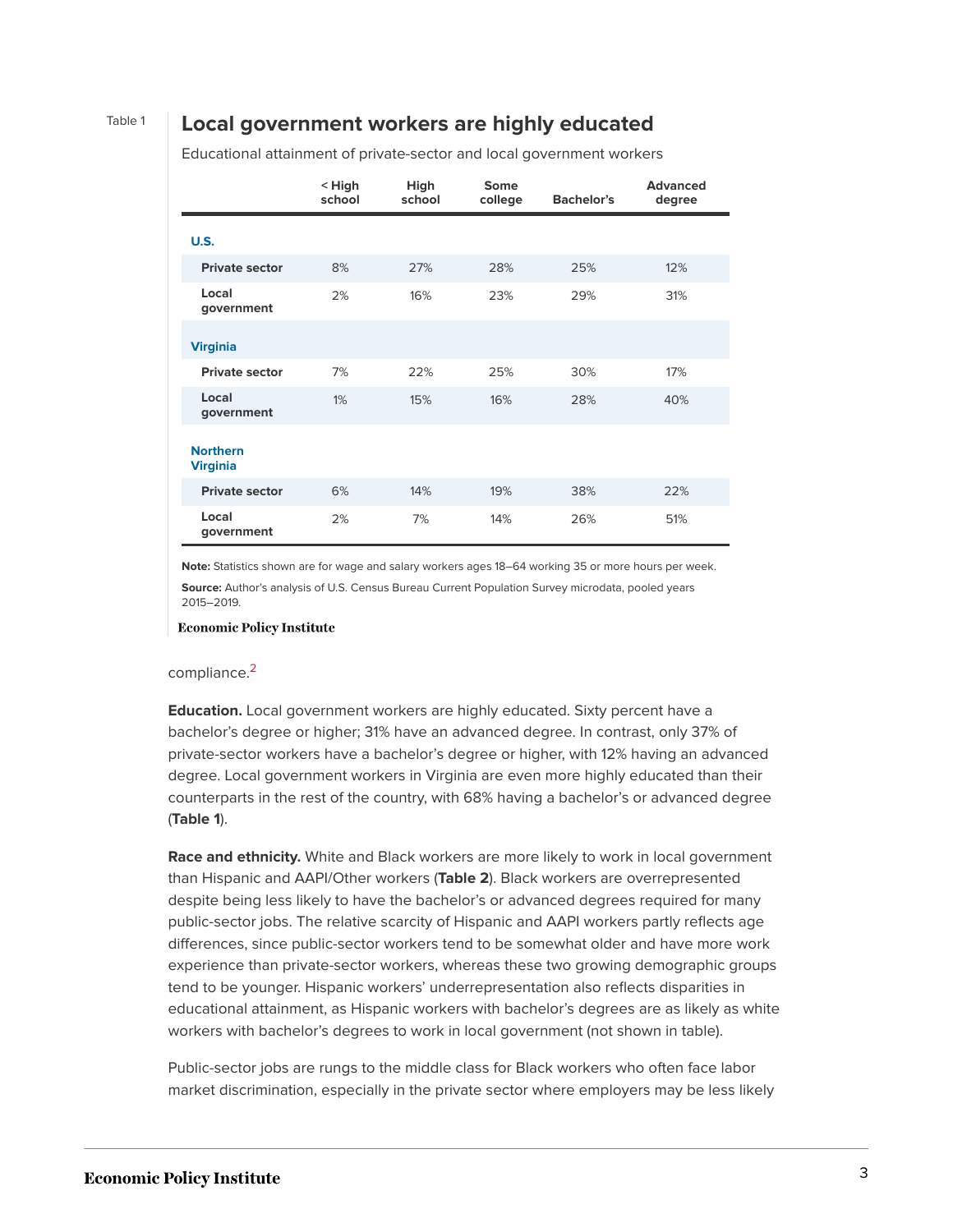#### Table 2 **Black workers and women are more likely to be employed in local government**

| <b>Sector</b>            | White | <b>Black</b> | <b>Hispanic</b> | <b>AAPI/other</b> | Women | Mean age |
|--------------------------|-------|--------------|-----------------|-------------------|-------|----------|
| U.S.                     |       |              |                 |                   |       |          |
| <b>Private sector</b>    | 63%   | 10%          | 19%             | 9%                | 43%   | 40.2     |
| <b>Local government</b>  | 71%   | 11%          | 13%             | 6%                | 57%   | 43.2     |
| <b>Virginia</b>          |       |              |                 |                   |       |          |
| <b>Private sector</b>    | 62%   | 16%          | 11%             | 11%               | 44%   | 40.0     |
| <b>Local government</b>  | 70%   | 19%          | 6%              | 5%                | 63%   | 43.3     |
| <b>Northern Virginia</b> |       |              |                 |                   |       |          |
| <b>Private sector</b>    | 55%   | 11%          | 18%             | 17%               | 43%   | 39.6     |
| Local government         | 65%   | 15%          | 13%             | 7%                | 71%   | 42.8     |

Demographic breakdown of private-sector and local government workers

**Notes:** Statistics shown are for wage and salary workers ages 18–64 working 35 or more hours per week. Racial and ethnic categories may not sum to 100% due to rounding. Hispanic refers to Hispanic workers of any race while white, Black, and AAPI/other refer to non-Hispanic whites, non-Hispanic Blacks, and non-Hispanic Asian Americans, Pacific Islanders, and other racial categories, respectively.

**Source:** Author's analysis of U.S. Census Bureau Current Population Survey microdata, pooled years 2015–2019.

#### **Economic Policy Institute**

to follow standardized hiring and promotion practices. In addition to seeking greater protections against discrimination, Black workers may be drawn to public-sector jobs because they provide more secure pension and other benefits. These benefits are especially valuable to Black workers because discriminatory policies and practices have historically relegated these workers to jobs lacking secure benefits, have prevented Black families from accumulating home equity, and have generally hindered Black Americans from achieving financial security and transferring wealth to younger generations (Rothstein 2017).

**Earnings.** Public-sector earnings are less unequal than private-sector earnings, with more workers clustered in the middle of the earnings distribution and fewer workers with very low or very high earnings. Local government workers at the 90th percentile of the earnings distribution earn 3.8 times what those at the 10th percentile earn. Among privatesector workers, this multiple is 5.3. Roughly three in 10 (29% of) local government workers without bachelor's degrees earn less than \$15 per hour, as compared with nearly four in 10 (38%) of their private-sector counterparts.

Middle-class government jobs have societal benefits that extend beyond the workers and their families. A large middle class fosters economic and social mobility and gives talented people from modest backgrounds more opportunity to contribute to society (Krueger 2012; Olinsky and Post 2013). Careful research has found that high union density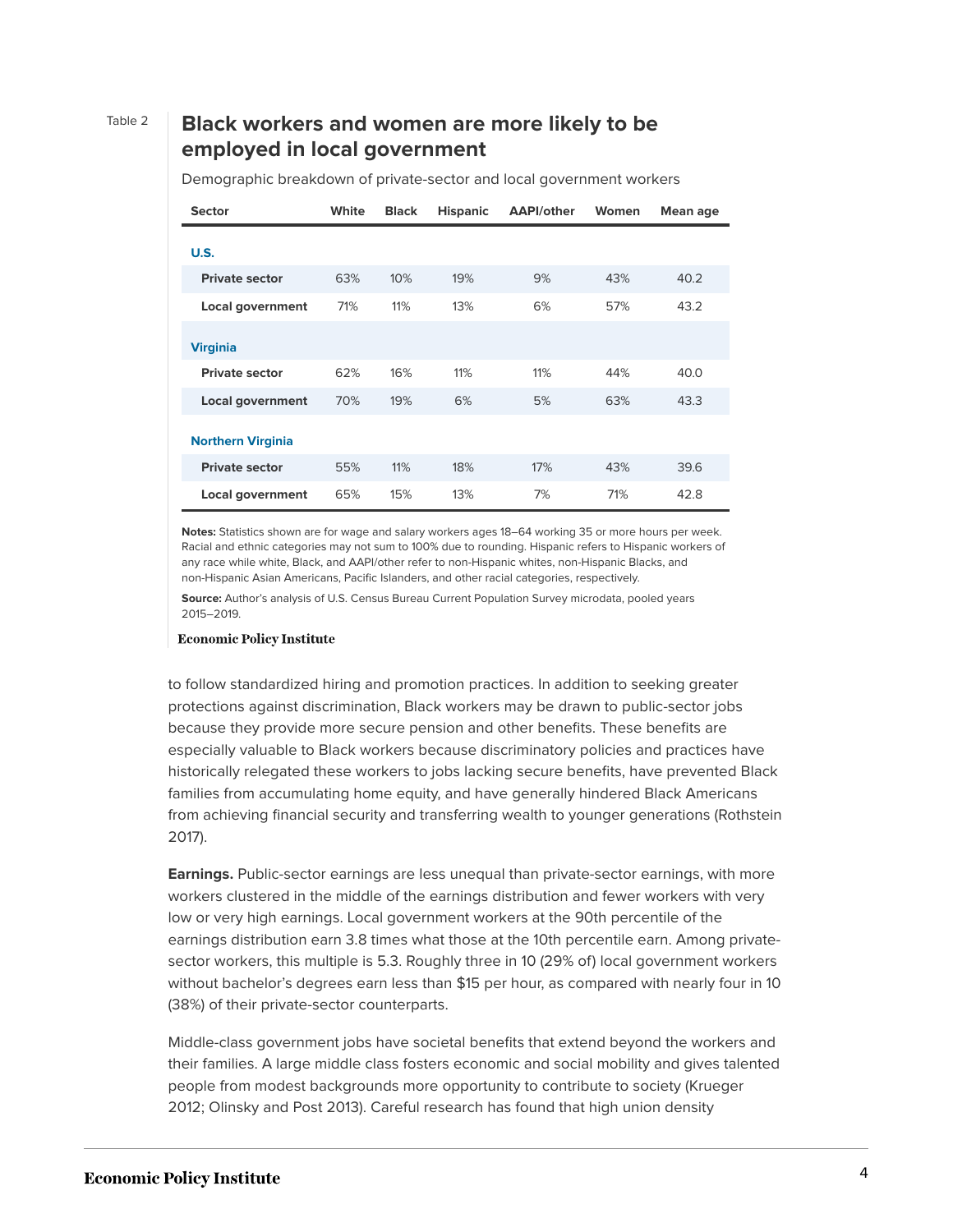decreases inequality beyond the direct effect of raising the wage floor for members (Farber et al. 2021). The likely channels for this effect are that unions support higher minimum wages and other labor standards; change social norms and workers' expectations about pay, including spillover effects on to nonunion workplaces; decrease pay inequality within unionized workplaces; and generally support policies that foster economic opportunity and mobility.

**Gender.** Women are much more likely to be employed in local government jobs than men, especially in teaching. Teachers' relative pay is especially low considering that 52% of teachers in the United States have advanced degrees (58% in Virginia). The survey sample used in this analysis likely leaves out many public school teachers, because a larger-thanexpected share (23%) of elementary, middle school and high school teachers in the sample report being state employees. Many of these teachers are likely employed by local school districts but are misreported as state employees, possibly because most teachers participate in statewide benefit plans. Including these teachers in the analysis below would likely show larger pay gaps for local government workers since teachers are among the best-educated and most underpaid government workers.

# <span id="page-5-0"></span>**How do collective bargaining rights vary across states?**

Collective bargaining rights vary widely across and even within states. This brief looks at Virginia and other states where local government workers had weak or nonexistent collective bargaining rights in 2015–2019, and it compares these states with states where these workers had stronger collective bargaining rights.

Collective bargaining rights can vary across several dimensions, including:

- which matters related to compensation or working conditions can be discussed in bargaining;
- whether bargaining is purely voluntary on the part of employers or whether employers are obligated to bargain under certain conditions, such as majority support for the union;
- what mediation or arbitration procedures are prescribed if the two sides reach an impasse; and
- whether workers have the right to strike.

Keefe (2015), Frandsen and Webb (2017), and others have found that such differences in public-sector workers' collective bargaining rights are associated with differences in compensation.

Laws governing how workers form unions and whether individual workers can opt out of paying union fees also affect workers' bargaining strength (Keefe 2015), though the agency fee issue became moot after the 2018 U.S. Supreme Court decision in Janus v.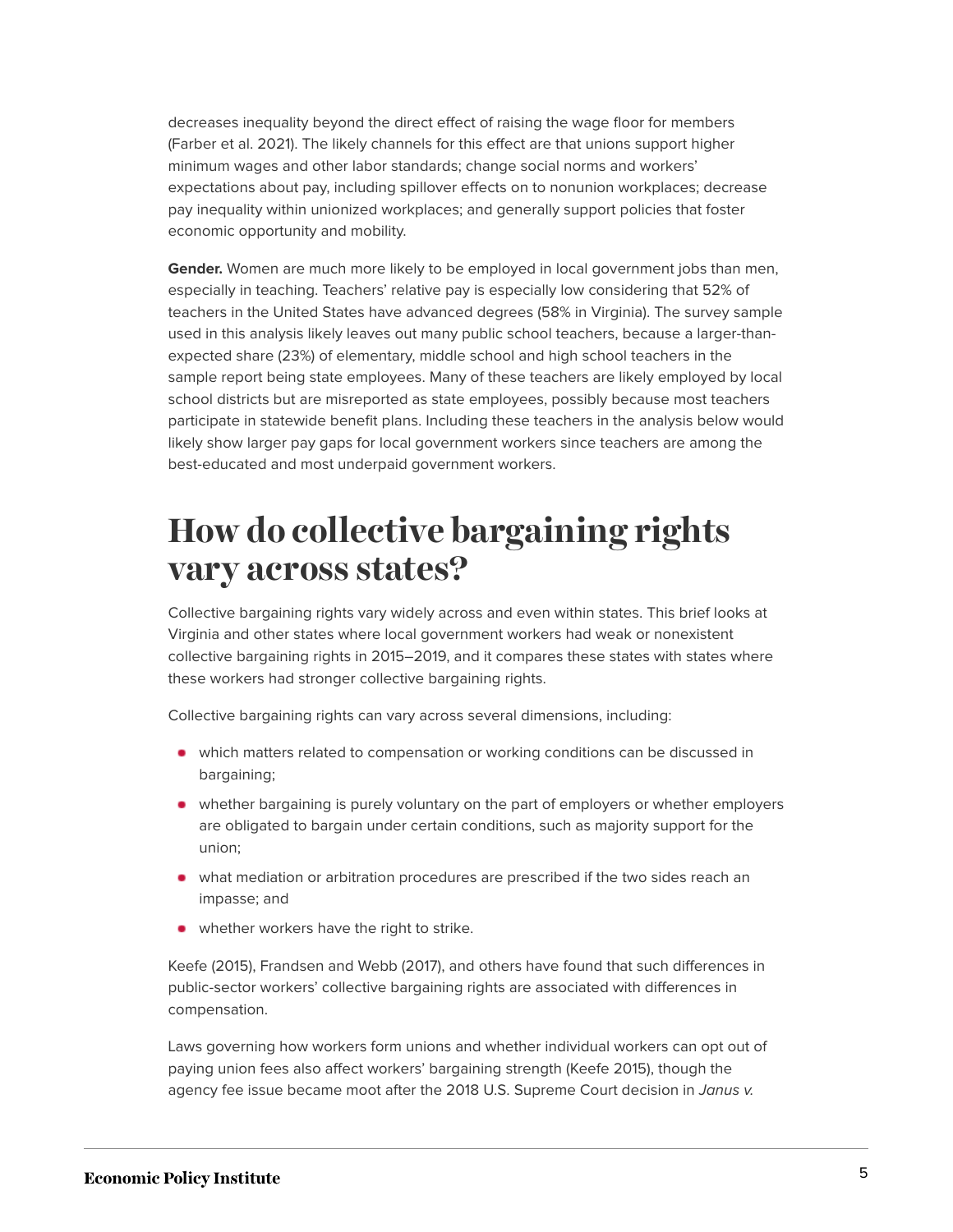AFSCME Council 31. In that 5–4 decision, the Supreme Court ruled that public-sector unions could not negotiate union security agreements requiring all workers covered by a collective bargaining agreement to pay agency fees to cover the costs of representation (McNicholas, Mokhiber, and von Wilpert 2018; McNicholas 2018). Though the Janus decision has not had the predicted effect of reducing union membership, it has forced unions to expend resources on outreach efforts (McNicholas, Shierholz, and Poydock 2021).

### **Focus of this analysis**

The current analysis focuses on legal rights to collective bargaining established by statute, case law, or state constitutions.

These legal rights are not the only factors in determining whether workers have the leverage to bargain for better pay and working conditions. In addition to collective bargaining and union security rights, workers' leverage also depends on local economic conditions, states' partisan tilt, unions' institutional capacity, and other factors. These factors are outside the scope of this brief, though one version of the regression analysis takes into account whether a state was among the 23 states plus the District of Columbia that allowed agency fees prior to the Janus ruling.

These states largely overlap with the states that require public-sector employers to engage in collective bargaining with most workers, but six states with a broad duty to bargain did not allow agency fees before Janus (Florida, Iowa, Michigan, Nebraska, Nevada, and South Dakota), while two states lacking a broad duty to bargain (Maryland and Kentucky) did allow agency fees.

### **Evolution of collective bargaining rights**

Collective bargaining rights have historical antecedents, notably in Southern states where racial divisions contributed to the enactment of anti-union policies (Dixon 2009; Kaufman 2018; Stelzner, Hoyt, and Ramchurn 2019).

One exception to the rule that Southern states do not allow collective bargaining for most public-sector workers is Florida, where a statewide teachers' strike and strong unions flexing their muscles during the construction of Disney World pushed the state to broaden collective bargaining rights in the early 1970s (McGuire 1973; IUPAT 2017). However, all states other than Arizona that ban public-sector collective bargaining are in the South.

Last year, Virginia repudiated this legacy by taking a step to expand public-sector collective bargaining rights to some local government workers (Rankin 2020; Schweitzer 2021). Starting in May 2021, local government bodies in Virginia can voluntarily agree to bargain with unionized workers, though this falls short of a duty to bargain. Two other states, Nevada and Colorado, have also taken steps to expand public-sector bargaining since 2019 (AFSCME 2019; Hindi 2020; Goodland 2021).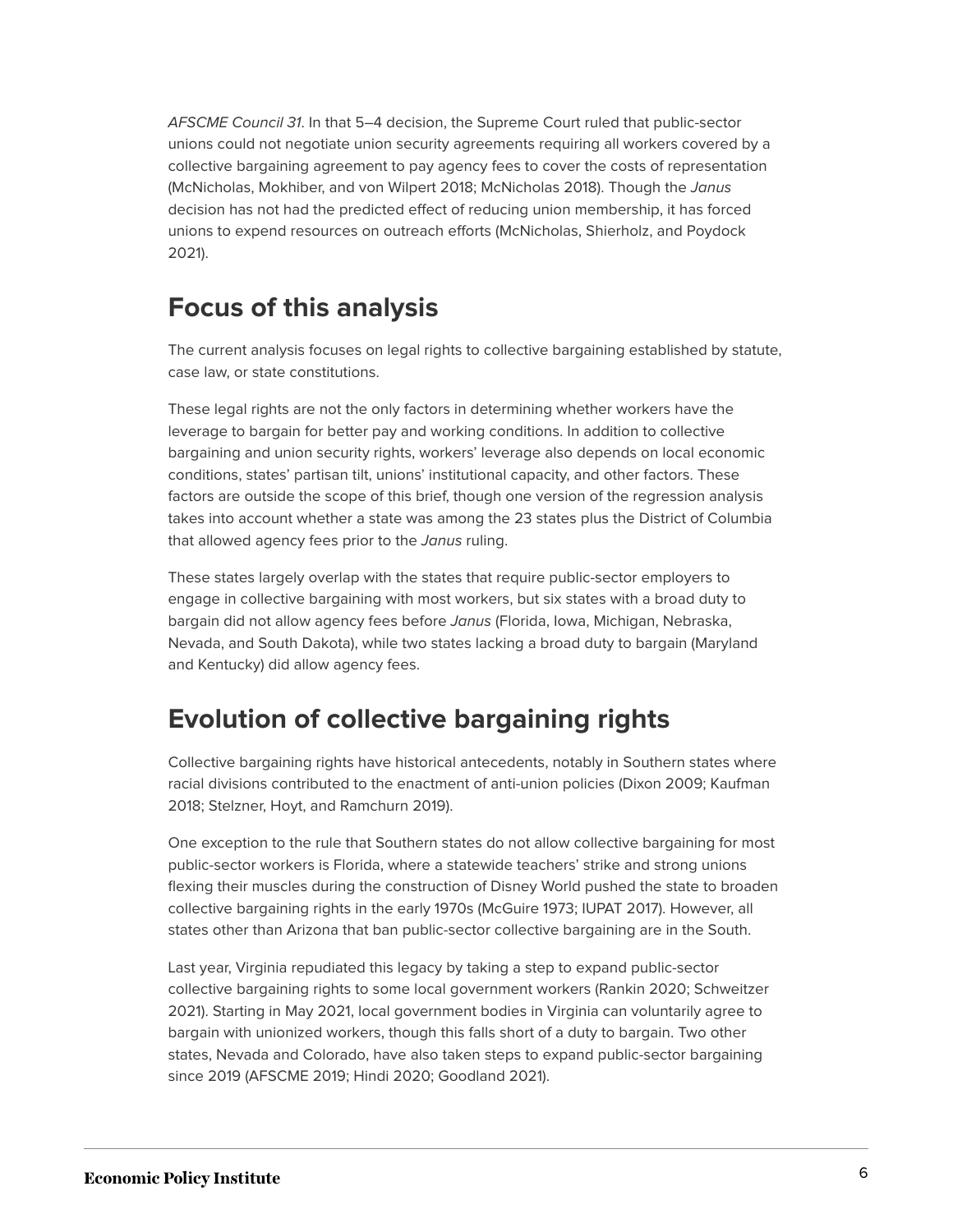<span id="page-7-0"></span>Other states have moved to weaken workers' rights in recent years. Over the past decade, six states—Indiana, Kentucky, Michigan, Missouri, West Virginia, and Wisconsin—have passed so-called right-to-work laws, $^3$  $^3$  though the Missouri law was overturned by referendum without taking effect. The five new right-to-work states joined 22 Southern, Midwestern, and Western states that already had laws in place preventing unions from collecting fees from nonmembers to cover the cost of representation. Most of these laws were enacted in the mid-20th century (NCSL n.d.).

Though these right-to-work laws primarily affect the rights of private-sector workers—only Michigan's right-to-work law affected public-sector workers before the Supreme Court's Janus decision—the recent wave of right-to-work laws were part of a broader attack on organized labor, and laws aimed at public-sector workers were passed in several states around the same time (García and Han 2021; Malin 2012). Indiana and Oklahoma, for example, eliminated employers' duty to bargain with public-sector workers; Nebraska implemented an arbitration procedure that limited compensation increases unless compensation was below that of comparable communities, and it reduced these compensation targets during economic downturns; and Wisconsin restricted the scope of bargaining to base wages and did not allow these wages to grow faster than inflation.<sup>[4](#page-21-5)</sup> With one exception—Iowa, discussed below—these changes took effect before the time frame of this study and in many cases did not affect how states would be classified for the purpose of this statistical analysis. Nevertheless, many of the changes likely had a significant impact on workers' bargaining power.

### <span id="page-7-1"></span>**Classifying states by collective bargaining rights**

The statistical analysis in the next section differentiates between (1) states where collective bargaining or similar negotiation over compensation is banned for local government workers; (2) states where such bargaining is permitted but not required; and (3) states where employers have a duty to bargain with local government workers.

These rights can vary across occupations, with public safety workers and teachers often having more rights than other local government workers. The analysis therefore differentiates between the following groups: public prekindergarten through high school teachers and teaching assistants ("teachers" for short); local police; local firefighters; and miscellaneous local government employees. (For examples of the latter, see "Occupations" in the section "Who are local government workers?") Rights for state employees can also differ but are outside the scope of this analysis.

Classifying states by collective bargaining rights is not as straightforward as it might seem. Many states either lack laws on public-sector bargaining or rely on vague statutes and case law that can be interpreted different ways. Tennessee, for example, formally bans collective bargaining for government employees but requires school districts to engage in nonbinding "collaborative conferencing" with teachers. Likewise, in Alabama, unions cannot negotiate binding agreements with public employers, but teachers unions can "meet and confer" with school districts. In many states, there is no statewide right to collective bargaining, but local jurisdictions may allow or even require it. Thus, while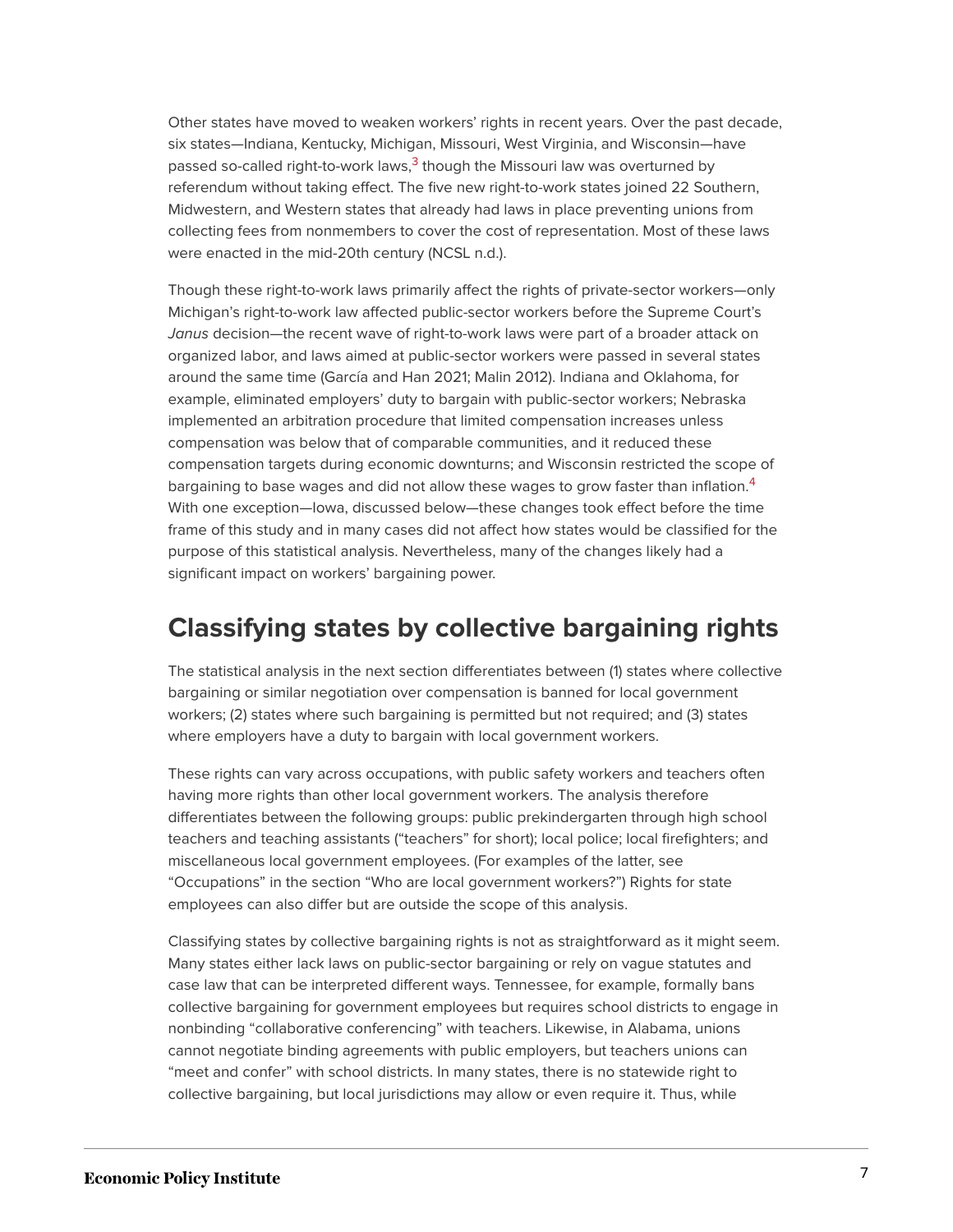Maryland is here classified as a state where public-sector collective bargaining is permitted but not required for local government workers other than teachers, in practice it more closely resembles a duty-to-bargain state since the largest jurisdictions engage in bargaining (e.g., Montgomery County n.d.; Prince George's County n.d.; Baltimore City Code 2018).

One state, Iowa, saw a change in collective bargaining rights during the 2015–2019 time frame. In February 2017, the Iowa General Assembly passed a law restricting the scope of mandatory bargaining to base wages and capped its growth to inflation, though public safety workers were exempt from these changes. Previously, employers had a duty to bargain over a range of topics. Since bargaining exclusively over base wages gives workers little say over their compensation (because, for example, wage increases can be offset by higher employee pension contributions), this is not considered collective bargaining for the purposes of this analysis. Unlike Wisconsin, however, which also restricted the scope of bargaining to base wages and capped wage growth to inflation for non-public-safety workers, Iowa continued to allow voluntary bargaining over other topics related to compensation and working conditions (University of Iowa Labor Center 2018). Therefore, for the purposes of this study, public-sector collective bargaining in Iowa is considered "required" in 2015–2016 and "permitted" in 2017–2019 for teachers and miscellaneous local government workers, whereas bargaining for these workers in Wisconsin is considered "banned" over the entire period since the scope of bargaining is so restricted as to render it almost meaningless.

As shown in **Figure A**, there is a predictable relationship between collective bargaining rights and union density. The light blue bars indicate states where miscellaneous local government workers are barred from collective bargaining ("banned"). The middle shade denotes states where these workers may engage in bargaining but there is no statewide bargaining mandate ("permitted"). The dark blue bars identify states where employers have a duty to bargain with these workers ("required"). Union density shown in the figure is for all workers, including teachers, police, and firefighters, who may have stronger collective bargaining rights than other local government workers (see **Table 5** in the methodology appendix). The outliers in Figure A are Wisconsin—which had strong bargaining rights before it effectively (though not officially) ended collective bargaining—and Maryland—whose largest jurisdictions have a duty to bargain and which allows agency fees. Iowa is shown as a "permitted" state but until 2017 was a "required" state, as noted above.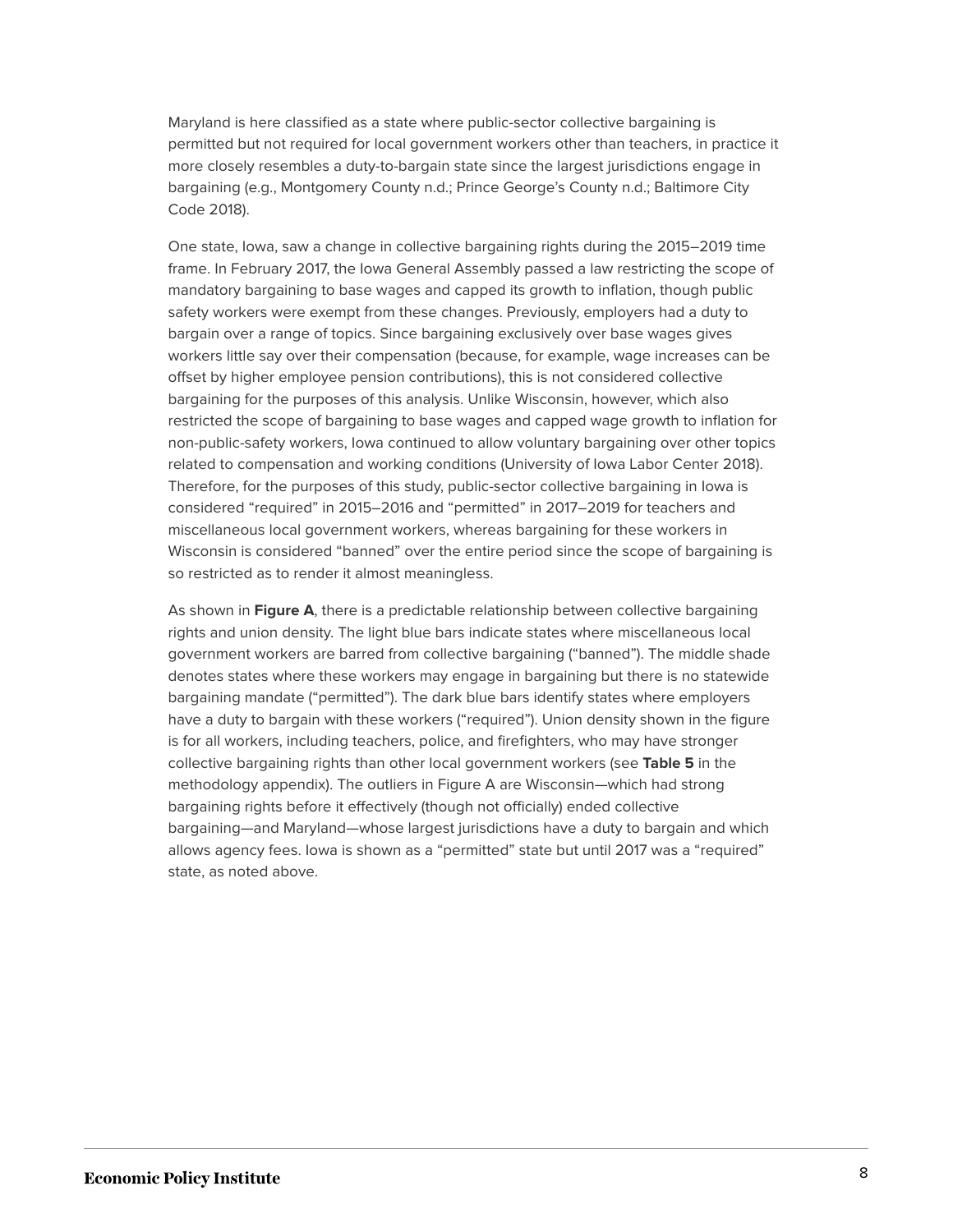### Figure A **States that ban or limit collective bargaining rights for miscellaneous local government workers have fewer union members**

Share of all local government workers belonging to a union, by state



**Sources:** Union density based on author's analysis of U.S. Census Bureau Current Population Survey microdata, pooled years 2015–2019. Strength of collective bargaining rights for miscellaneous local government workers in 2015–2019 based on author's analysis of Sanes and Schmitt 2014; NBER 1988; Rueben 1996; Dippel and Sauers 2019; NCTQ 2019; NEA 2020; García and Han 2021; Frandsen and Webb 2017; McNicholas et al. 2020; Brannick 2019; and Commonwealth Foundation 2021.

**Economic Policy Institute**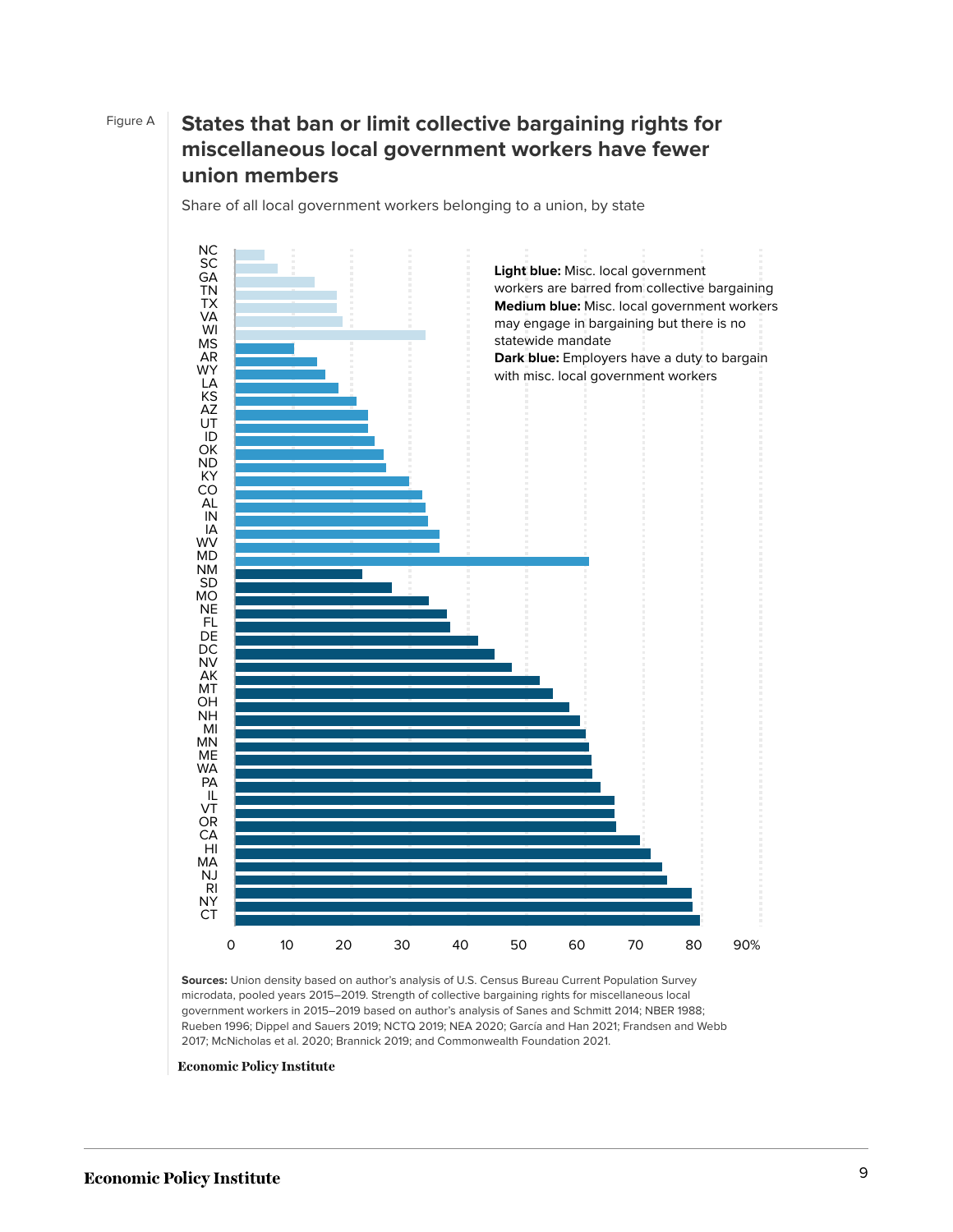#### Table 3 **Pay gap for public-sector workers is larger in states with weak or no collective bargaining rights**

|                                                | Geography |                 |          | <b>Collective bargaining</b> |                  |                 |
|------------------------------------------------|-----------|-----------------|----------|------------------------------|------------------|-----------------|
| <b>Education</b>                               | U.S.      | <b>Virginia</b> | No. VA   | <b>Banned</b>                | <b>Permitted</b> | <b>Required</b> |
| All                                            | $-14.1%$  | $-29.9%$        | $-33.4%$ | $-22.9%$                     | $-16.6%$         | $-10.5%$        |
| All (with<br>add'l<br>demographic<br>controls) | $-12.2%$  | $-26.1%$        | $-28.8%$ | $-19.8%$                     | $-15.2%$         | $-8.8%$         |
| <b>No</b><br>bachelor's                        | $-0.6%$   | $-14.2%$        | $-11.0%$ | $-13.6%$                     | $-7.9%$          | 6.8%            |
| <b>Bachelor's</b>                              | $-23.0%$  | $-37.0%$        | $-39.3%$ | $-30.1%$                     | $-23.7%$         | $-20.6%$        |

Differences between local government and private-sector earnings

**Notes:** Strength of collective bargaining rights is based on rights accorded to miscellaneous local government workers in 2015–2019. "Banned" states are those in which miscellaneous local government workers are barred from engaging in collective bargaining. "Permitted" states are those in which local government entities may engage in collective bargaining with miscellaneous government workers but there is no statewide mandate. "Required" states are those in which local government entities are required to engage in collective bargaining with miscellaneous local government workers. Pay gap is the difference in weekly earnings of full-time local government workers ages 18–64 compared with those of their private-sector counterparts, controlling for education, age, hours worked, state, and year using regression analysis. Regression with additional demographic controls also adjusts for race, ethnicity, gender, and marital status.

**Source:** Author's analysis of U.S. Census Bureau Current Population Survey microdata, pooled years 2015–2019; Sanes and Schmitt 2014; NBER 1988; Rueben 1996; Dippel and Sauers 2019; NCTQ 2019; NEA 2020; García and Han 2021; Frandsen and Webb 2017; McNicholas et al. 2020; Brannick 2019; and Commonwealth Foundation 2021.

**Economic Policy Institute** 

## <span id="page-10-0"></span>**How does the pay of local government workers compare with that of private-sector workers?**

On average, local government workers' weekly earnings are 14.1% lower than that of similar private-sector workers after controlling for education, age, hours worked, state, and year using regression analysis (**Table 3**) (see the methodology appendix for details). The gaps are much larger for local government workers who have no (-22.9%) or weak (-16.6%) bargaining rights than for those with strong bargaining rights (-10.5%). The gap is even larger in Virginia (-29.9%) than in other states that, like Virginia, had no bargaining rights during this period.

Whether a state allowed agency fees before Janus appears to have been an even more important factor in narrowing the local government pay gap than whether the state had a duty to bargain. The local government pay gap in states that did not require employers to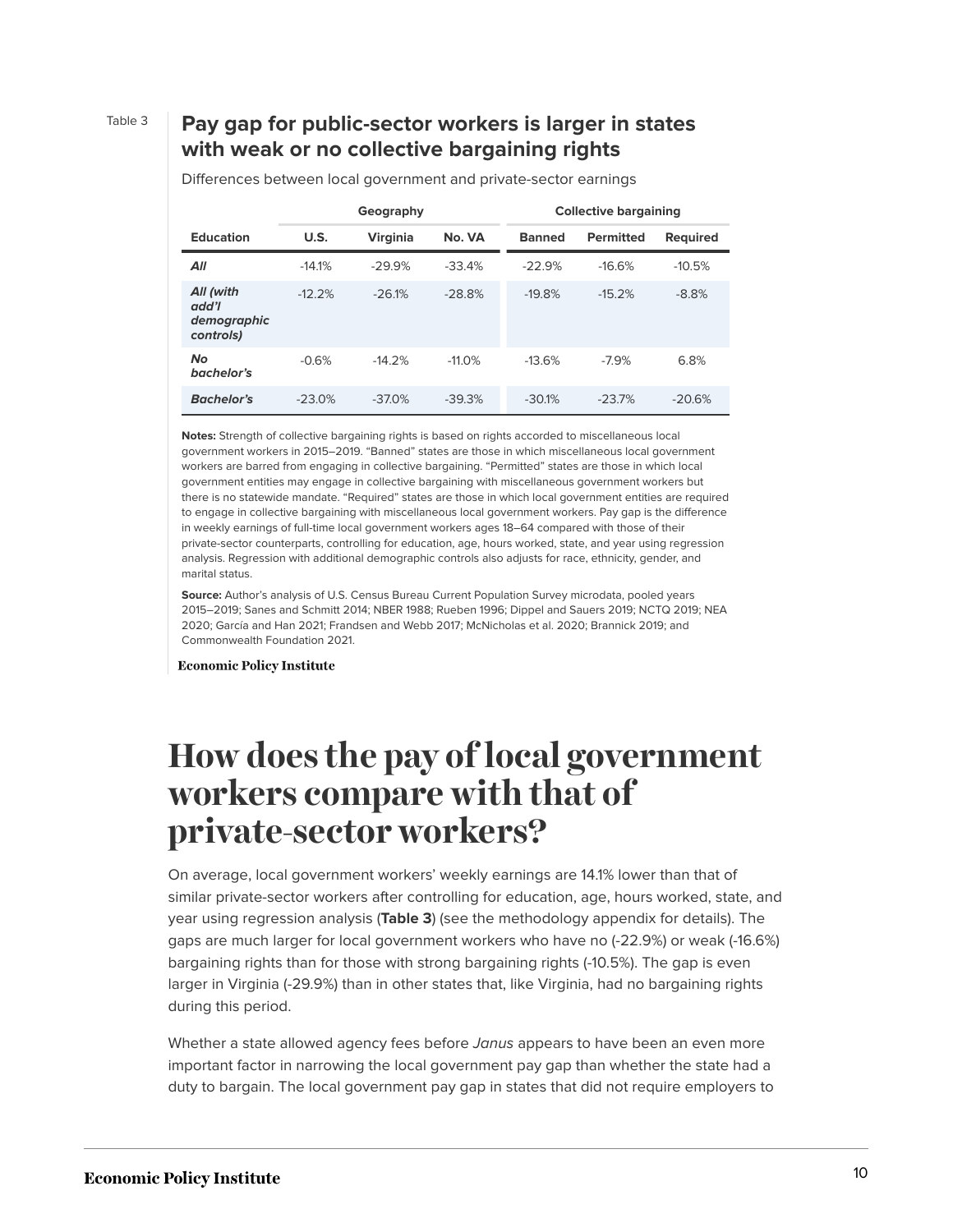bargain but did allow unions to collect agency fees was -10.9%, versus -14.6% in states that required bargaining but did not allow agency fees. In states with both a duty to bargain and allowance of agency fees, the pay gap was -9.3% (results for regressions with agency fees not shown in table). However, both the duty to bargain and allowance of agency fees likely capture other factors that affect workers' bargaining power in each state, so the Janus decision banning agency fees may not have as strong an effect as is implied by this finding.

Adding control variables for race, ethnicity, gender, and marital status reduces the local government gap slightly, from -14.1% to -12.2% (Table 3). Including these variables, however, has the effect of normalizing the lower pay of women and Black workers who are more likely to be employed in local government. To the extent that the lower pay for these workers is due to discrimination rather than unobserved differences in job qualifications, this tends to minimize the public-sector pay gap between equally qualified workers (see the methodology appendix).

### **Pay gaps by education**

The local government pay gap is largely due to lower pay for workers with bachelor's or advanced degrees (Table 3). Nationwide, the gap is -23.0% for workers with bachelor's degrees or more education and a statistically insignificant -0.6% for workers without bachelor's degrees. In states with strong collective bargaining rights, workers without bachelor's degrees actually earn 6.8% more than their private-sector counterparts, mostly because unions raise the wage floor for less educated workers. Excluding low-wage workers earning below \$15 per hour, the pay for workers without bachelor's degrees is slightly higher (2.9% more) in local government in these states (not shown in the table).

### **Pay gaps by race/ethnicity**

Racial and ethnic pay disparities are much smaller in the public sector. Whereas non-Hispanic Black workers earn 20.8% less than their non-Hispanic white counterparts in the private sector, the gap is roughly one-third the size (-7.3%) in local government. Similarly, whereas Hispanic workers earn 19.6% less than non-Hispanic white workers in the private sector, the gap is less than half (-9.4%) in local government. As in all regressions, these estimates control for education, age, hours worked, state, and year.

Because racial and ethnic pay disparities are so much larger in the private sector, non-Hispanic Black workers in local government are paid about the same as in the private sector (0.5% less, but not statistically significant). Hispanic workers are paid slightly more (+2.6%). However, this is not true in Virginia, where the local government pay gap remains large for non-Hispanic Black workers (-18.6%) and Hispanic workers (-11.4%). It is even larger for non-Hispanic white workers (-31.7%).

As shown in **Table 4**, Black and Hispanic workers especially benefit from public-sector collective bargaining. In states where employers are required to bargain, Black and Hispanic workers earn more in local government than in the private sector, where they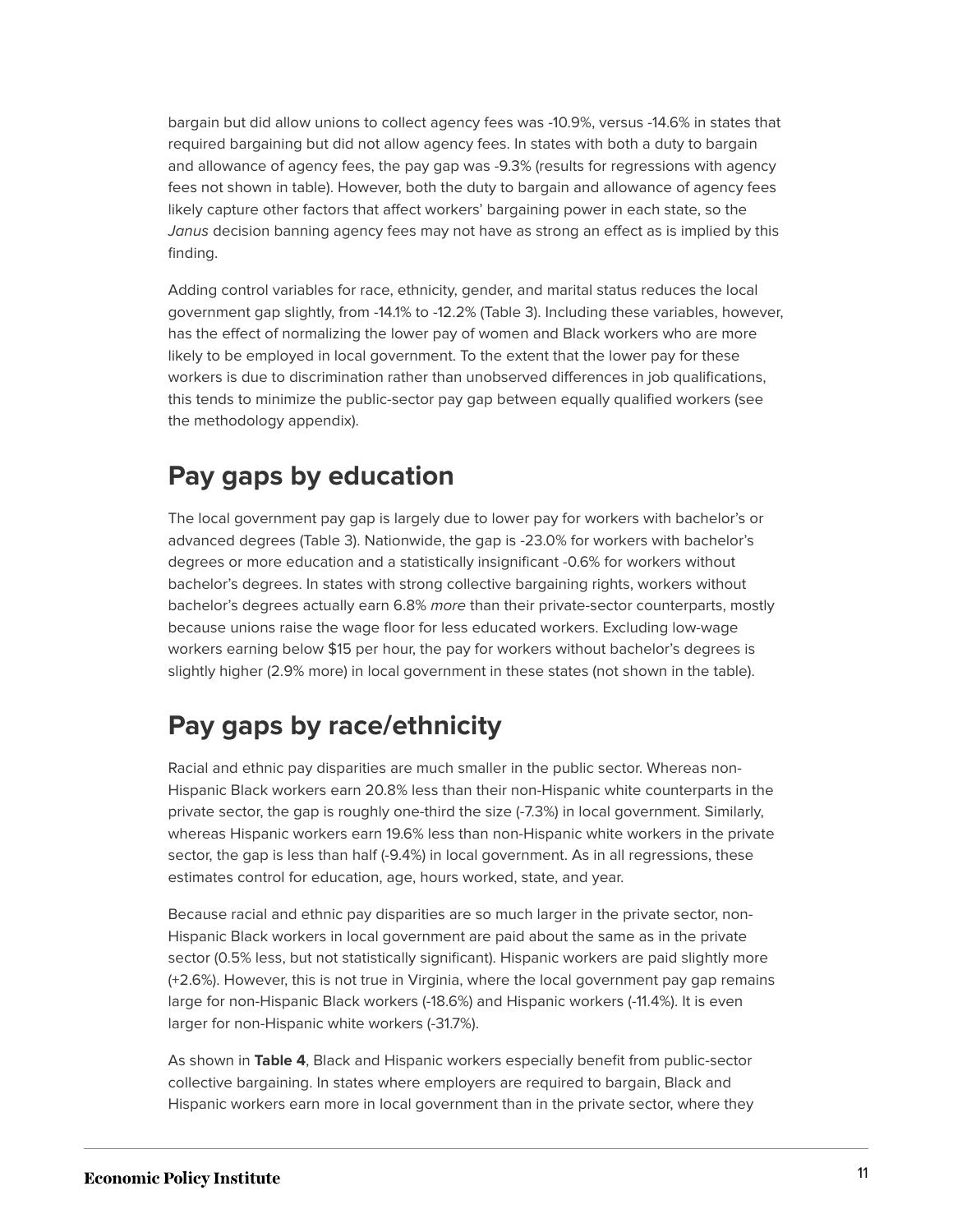#### Table 4 **Black and Hispanic workers especially benefit from public-sector collective bargaining**

|                   | <b>Collective bargaining</b> |                  |          |  |  |
|-------------------|------------------------------|------------------|----------|--|--|
| Race/ethnicity    | <b>Banned</b>                | <b>Permitted</b> | Required |  |  |
| White             | $-26.5%$                     | $-19.6%$         | $-15.3%$ |  |  |
| <b>Black</b>      | $-10.7\%$                    | $-2.3%$          | 6.6%     |  |  |
| <b>Hispanic</b>   | $-12.3%$                     | $-2.1%$          | 9.4%     |  |  |
| <b>AAPI/other</b> | $-29.0%$                     | $-15.4%$         | $-9.8%$  |  |  |

Differences between local government and private-sector earnings

**Notes:** AAPI = Asian American/Pacific Islander. Strength of collective bargaining rights is based on rights accorded to miscellaneous local government workers in 2015–2019. "Banned" states are those in which miscellaneous local government workers are barred from engaging in collective bargaining. "Permitted" states are those in which local government entities may engage in collective bargaining with miscellaneous government workers but there is no statewide mandate. "Required" states are those in which local government entities are required to engage in collective bargaining with miscellaneous local government workers. Pay gap is the difference in weekly earnings of full-time local government workers ages 18–64 compared with those of their private-sector counterparts, controlling for education, age, hours worked, state, and year using regression analysis.

**Source:** Author's analysis of U.S. Census Bureau Current Population Survey microdata, pooled years 2015–2019; Sanes and Schmitt 2014; NBER 1988; Rueben 1996; Dippel and Sauers 2019; NCTQ 2019; NEA 2020; García and Han 2021; Frandsen and Webb 2017; McNicholas et al. 2020; Brannick 2019; and Commonwealth Foundation 2021.

#### **Economic Policy Institute**

face large racial pay gaps. However, this is not true in states where collective bargaining is banned. In states where collective bargaining is permitted but not required, Black and Hispanic workers are paid about the same in both sectors (the small public-sector pay gaps shown in the table are not statistically significant). As in all regressions, these estimates control for education, age, hours worked, state, and year.

### **Pay gaps by gender**

The gender pay gap is the same (-21.7%) in local government as in the private sector. Women in the public sector are disproportionately employed in teaching, an occupation in which highly educated workers are paid much less than their counterparts in historically male occupations.

### <span id="page-12-0"></span>**How does total compensation compare in local government and the private sector?**

Though public-sector workers usually have more generous benefits, these are not enough to close the compensation gap for most workers. According to the U.S. Bureau of Labor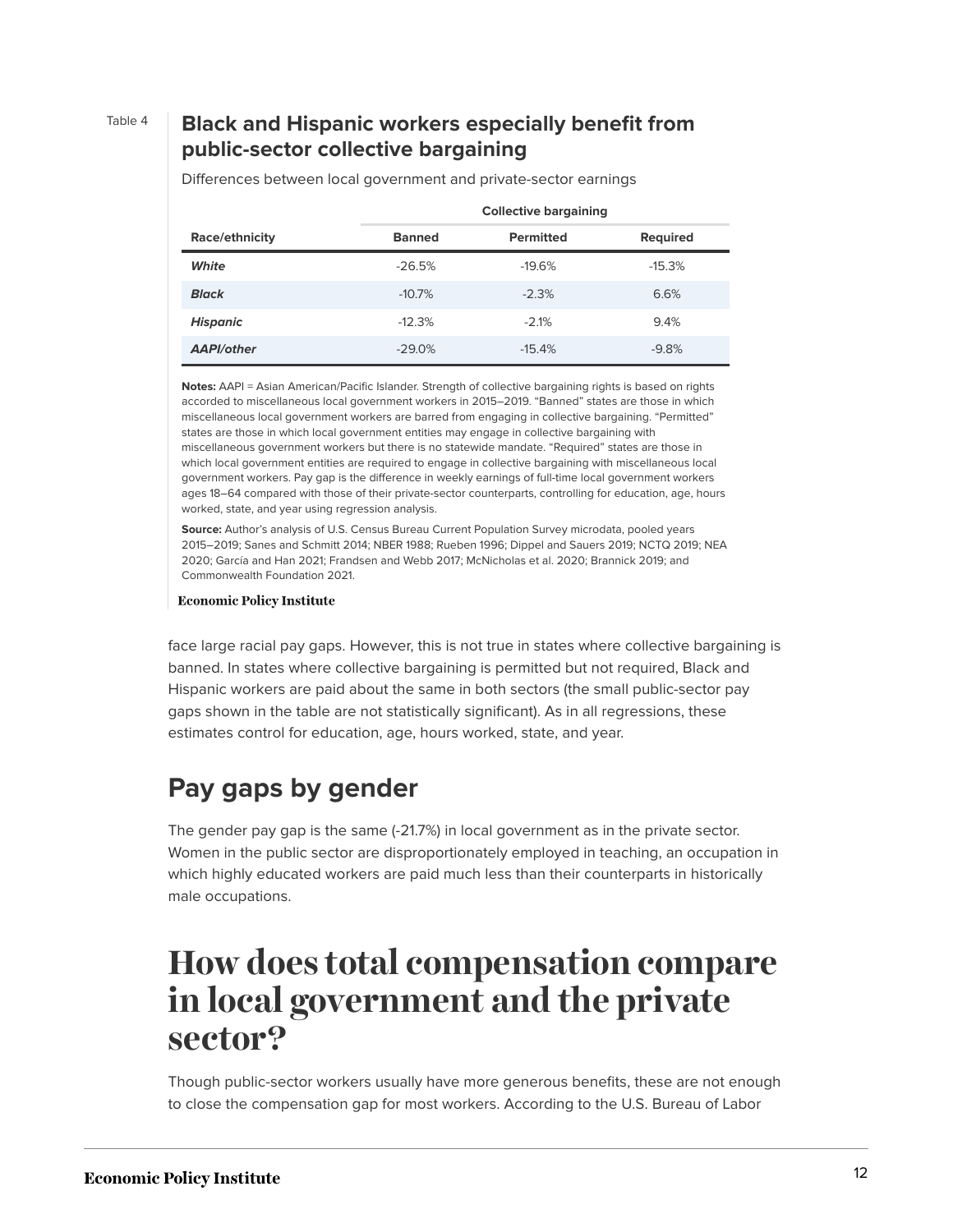Statistics (BLS), employee fringe benefits were equal to 36.5% of earnings in private industry and 56.6% of earnings in state and local government (all estimates are 2015–2019 averages) (see the methodology appendix).

This is not an apples-to-apples comparison, however, because public-sector workers are better educated, work for large employers, and are more likely to work full time. Workers with these characteristics usually have more generous benefits. However, it is difficult to adjust for these combined factors using the BLS data, especially since there is no information on worker characteristics, such as educational attainment, and only limited information on employment characteristics, such as establishment size, especially for government workers. According to BLS, however, benefits for full-time private-industry workers were 38.8% of earnings, and benefits for private-industry workers in establishments with 500 or more workers were 44.5% of earnings—less than for publicsector workers but more than for private-sector workers as a whole.

In addition, the BLS measure for public-sector worker benefits is inflated because it includes amounts going to pay down, or "amortize," unfunded pension liabilities associated with past employment. Thus, while employer contributions toward state and local government pensions averaged 16.3% of earnings based on employer contributions in the BLS data, the employers' share of the normal cost of local government pensions was only 6.5–10% of payroll based on the plans' own actuarial valuations (Aubry and Wandrei 2020).<sup>[5](#page-21-6)</sup> Unlike the BLS measure, which includes amortization payments, normal cost estimates include only the present value of future pension benefits earned by workers in the current year.

<span id="page-13-0"></span>On the other hand, the BLS measure of health benefits, expressed as a share of earnings or total compensation, may underestimate the full cost of these benefits since many government employers do not prefund retiree health benefits. Though some of the cost of health benefits for retirees is included in the BLS measure in the form of higher premiums for active workers with whom they are pooled, this does not capture the full cost of covering retirees if employers contribute a portion of retirees' health insurance premiums or if future benefits are more costly as a share of payroll than current benefits. Since retiree health benefits are more common in the public sector than in the private sector, this slightly inflates the public-sector compensation gap.

Erring on the conservative side to account for retiree health care benefits, we use the larger of the two normal cost estimates for local government pensions and add a percentage point, such that these workers' total benefits equal roughly 51% of earnings versus 44.5% for private-industry workers in large establishments. Based on an earnings gap of 14.1%, then, total compensation is roughly 10% lower for local government workers than for comparable private-industry workers (see the methodology appendix).

Employee benefits for local government workers in Virginia are less generous than in other parts of the country. In 2015–2019, retirement benefits for these workers were 7.1% of payroll, as compared with 16.3% for state and local government workers nationwide. The 7.1% figure includes 6.1% for pensions and 1.0% for retiree health and other postemployment benefits (author's estimates based on 2015–2019 Virginia Retirement System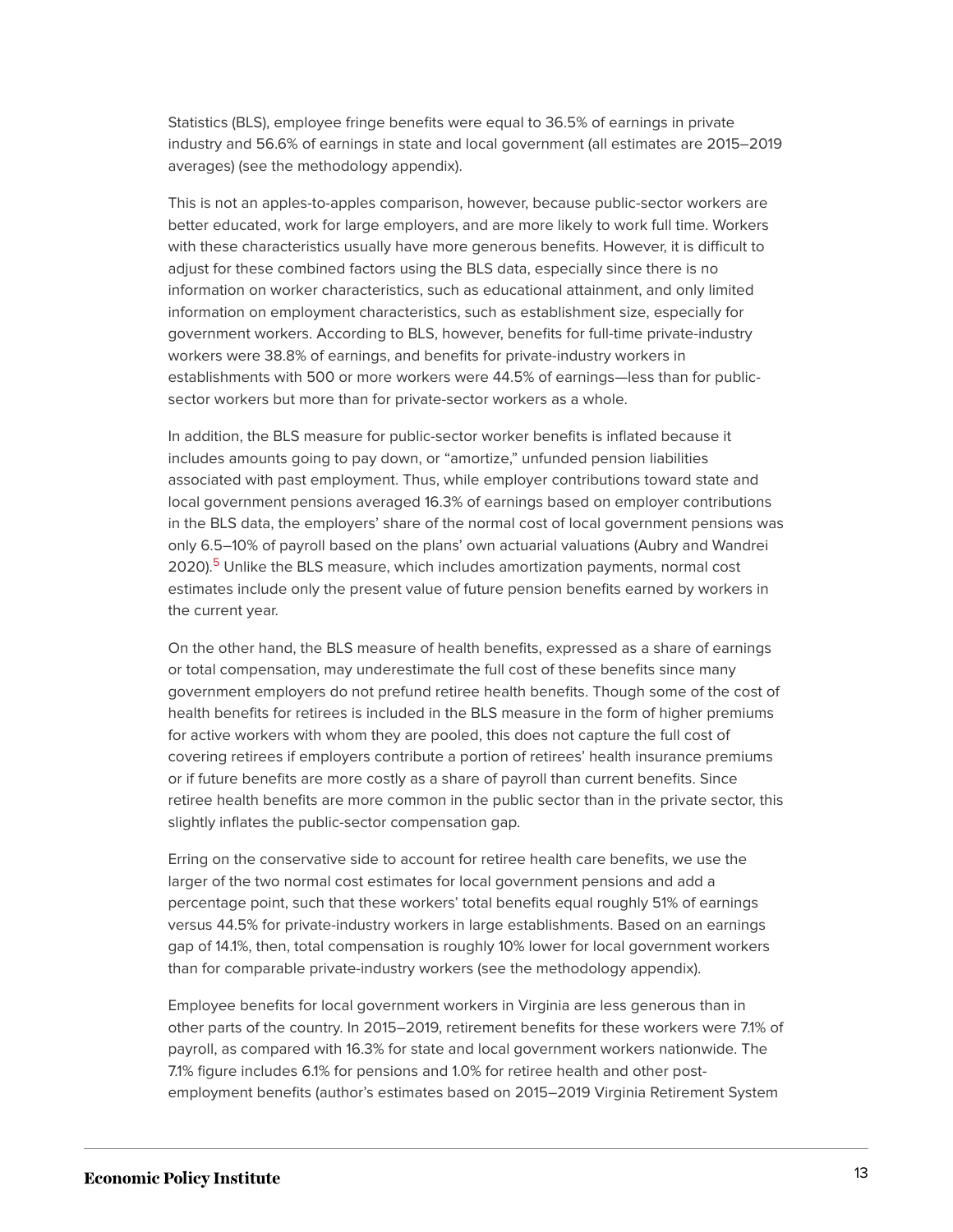Comprehensive Annual Financial Reports). Adding a percentage point to the BLS measure for Social Security contributions (that is, increasing it from 5.2% to 6.2%), because all government workers in Virginia participate but some public-sector workers in some states do not, benefits for Virginia public-sector workers equaled 48.4% of earnings (56.6% − 16.3% + 7.1% + 1% = 48.4%). Since these workers earn 29.9% less than their private-sector counterparts, the local government compensation gap in Virginia is 28.0%, almost certainly one of the highest in the country.

## <span id="page-14-0"></span>**Collective bargaining can correct a power imbalance between workers and employers**

Employment relationships almost never resemble perfectly competitive markets described in introductory economics textbooks, where employers who pay workers a penny more than the market rate would be put out of business by competitors and those who pay a penny less would lose all their workers (Manning 2005; Ashenfelter, Farber, and Ransom 2010; CEA 2016; Bivens and Shierholz 2018). In the real world, rather than a precise, nonnegotiable market wage that adjusts quickly to changes in supply and demand, employers and workers negotiate across a range of potential wages within which neither the employer nor the worker would gain by severing the employment relationship. The employer would face significant recruiting, training, and other costs associated with hiring new workers, and the employee would face significant search and other costs associated with looking for a new job.

In these real-world circumstances, collective bargaining, like a higher minimum wage, corrects a power imbalance between individual workers and employers, who generally have informational and other advantages over individual workers. Employers also often have a strong incentive to deny individual workers a raise since it may trigger higher wage demands by other workers. Employers are also reluctant to raise wages because it is difficult for morale reasons to reduce them later in response to changing economic conditions, though real wages can be gradually eroded through inflation. These factors help explain why some private-sector employers in the post-pandemic recovery are offering hiring bonuses but appear reluctant to raise wages despite complaining about difficulties hiring workers.

Unions representing public-sector workers negotiate directly with school districts and other employers and indirectly with elected officials and the taxpayers who elect them. Politicians have an incentive to overpromise the public services they can deliver with existing revenues and to claim credit for saving taxpayers money by going after workers' compensation while ignoring the effect on services. For small-government ideologues, a disgruntled workforce slowly eroded of those workers with the best outside options may be seen as a feature, not a bug, of limits on public-sector bargaining rights—a way to tarnish the government "brand." For these politicians, weakening unions as a force in politics may be a goal in itself.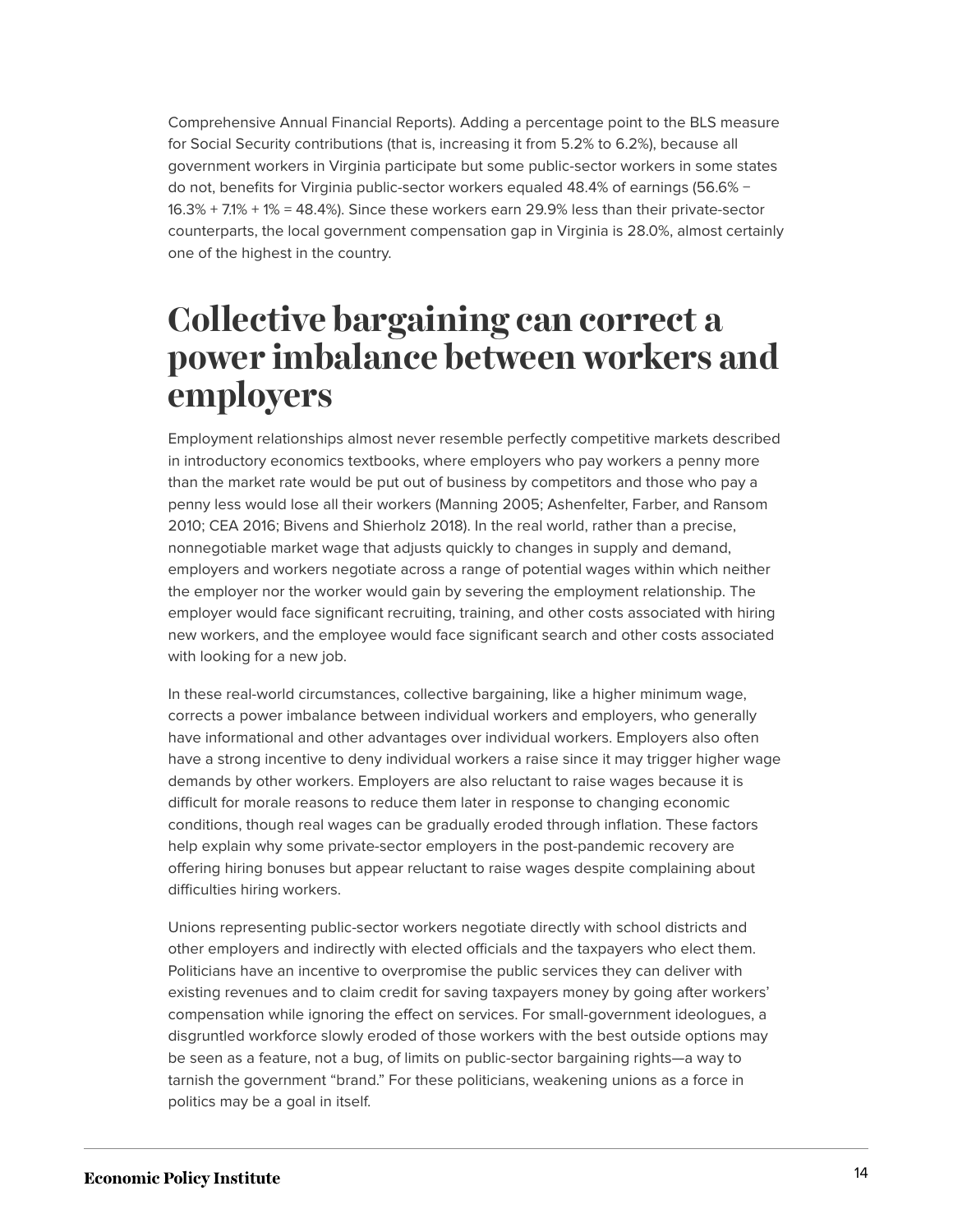Public-sector workers, meanwhile, are reluctant to quit careers devoted to public service, especially with pension and other benefits designed to encourage retention. For this reason, elected officials and public-sector employers may be able to get away with cutting pay for extended periods before being faced with increased turnover, difficulty recruiting new workers, or even a wave of strikes, as recently occurred among teachers. However, in the long run, the quality of public services suffers when the pay gap between privatesector and public-sector compensation is larger than any advantages to working in the public sector, including, for some workers, a preference for serving the public.

In these real-world situations, closing the public-sector pay gap benefits not only workers and their families, but also the general public. The broader benefits of strong public-sector unions are outside the scope of this brief, but they include fostering social mobility, advocating for better public services, strengthening whistleblower protections, raising labor standards in all sectors, lowering poverty, and reducing expenditures on safety net programs.

# <span id="page-15-0"></span>**Conclusion**

Teachers, police, firefighters, and other local government employees earned, on average, 14.1% less than comparable private-sector employees in 2015–2019. Though public-sector workers receive more generous benefits, these were not enough to close the pay gap. Total compensation was still approximately 10% lower among local government workers, though a precise estimate is not possible given data limitations.

Unions help narrow the public-sector pay gap. In states where employers have a duty to bargain with local government workers, the earnings gap is -10.5%, whereas in states where collective bargaining is banned outright, the earnings gap is -22.9%. In states where collective bargaining is permitted but not required, the gap lies in between (-16.7%).

The earnings gap was especially large in Virginia (-29.9%), which until this year banned public-sector collective bargaining. In Virginia, benefits for local government employees are also meager by public-sector standards, so the total compensation gap remains very large (-28.0%). Closing the compensation gap in Virginia and elsewhere would especially help Black workers and women, who are overrepresented in local government jobs.

# <span id="page-15-1"></span>**Acknowledgments**

The author is grateful to Melat Kassa for excellent research assistance and Krista Faries for her editorial polish.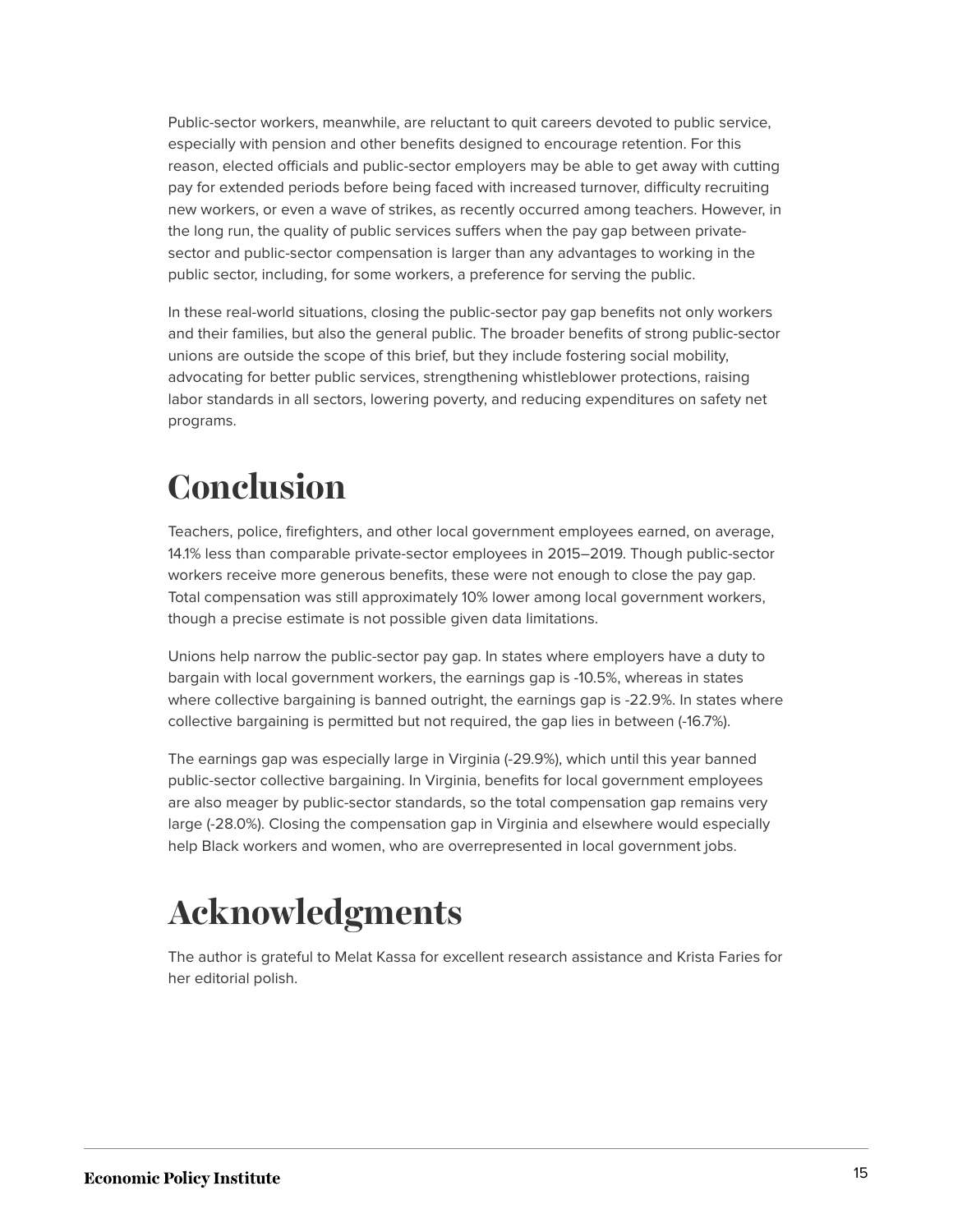# <span id="page-16-0"></span>**Methodology appendix**

Earnings. The pay analysis uses pooled, inflation-adjusted, 2015–2019 data from the U.S. Census Current Population Survey Outgoing Rotation Group data downloaded from the University of Minnesota's IPUMS site (Flood et al. 2020). Observations with imputed weekly earnings are dropped from the sample for reasons explained in Allegretto and Mishel 2019. Top-coded weekly earnings values are estimated separately by year and gender assuming a Pareto distribution.

The sample is restricted to full-time wage and salary workers between the ages of 18 and 64 who are employed in local government or the private sector, excluding, among others, state government, federal government, and self-employed workers. The private-sector sample includes nonprofit workers. The full-time workforce is defined as workers working 35 or more hours a week who report regular weekly hours. Though the sample includes some teachers and other workers who do not work year-round, focusing on weekly earnings permits apples-to-apples comparisons.

The regression model, using the natural log of weekly earnings as the dependent variable, is based on Allegretto and Mishel 2019, with some modifications. Since the public-sector sample includes all occupations, not just teachers, the overall sample is not restricted to workers with bachelor's degrees or more education. Likewise, the coefficient of interest is the pay difference for all local government workers rather than the pay difference for teachers. Similar to Allegretto and Mishel 2019, the analysis controls for age, including a quadratic to capture diminishing returns to experience; educational attainment (less than high school, high school, some college, bachelor's degree, advanced degree); and state. It also controls for the year and number of hours worked, which varies even among full-time workers. Allegretto and Mishel do not control for hours worked to assuage critics who claim that teachers' weekly hours may be overstated. While teachers, police, and firefighters report working longer hours than full-time private-sector workers, this is not true of other local government workers, who tend to have slightly shorter work hours. Therefore, omitting a measure of hours worked could result in an exaggerated (not conservative) measure of the pay penalty faced by local government workers.

Controls for race, ethnicity, gender, and marital status are similar to those used by Allegretto and Mishel (2019) but are not included in most regressions examining the local government earnings gap (or the local government earnings gap in states with nonexistent, weak, or strong collective bargaining rights). While such demographic characteristics are associated with differences in pay, these differences often reflect labor market discrimination rather than differences in job skills and qualifications. Since women and Black workers tend to be overrepresented in the public sector, in part because civil service hiring practices reduce the scope for discrimination, controlling for race and gender tends to explain away some of the public-sector pay gap. However, because pay differences associated with race, ethnicity and gender may also reflect unobserved differences in work experience or other job qualifications—for example, if women are more likely to have taken time out of the labor market to care for young children—some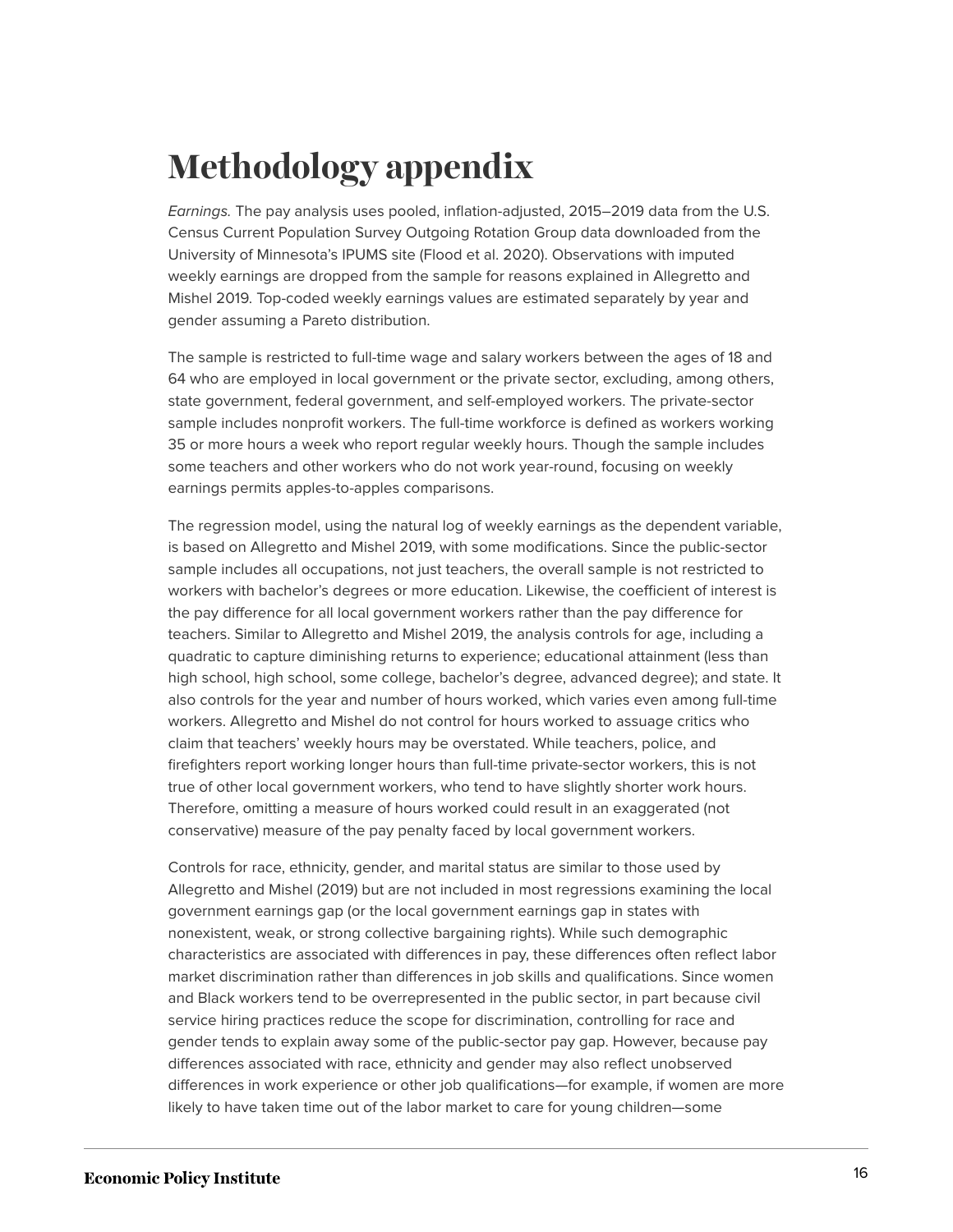researchers prefer to include these demographic controls as proxies for these unobserved differences. A key result is reported both ways to show that conclusions about the local government pay gap do not hinge on including or excluding these controls.

Additional regressions estimate the size of pay gaps for women and workers of color within each sector, and the size of the public-sector pay gap for each demographic group. These regressions also control for educational attainment, age, year, state, and hours worked.

Employee benefits and total compensation. The source for the cost of employee benefits in 2015–2019 is the Bureau of Labor Statistics (BLS) Employer Costs for Employee Compensation (ECEC) downloaded from the BLS website for state and local government employees, full-time private-industry workers, and private-industry workers in establishments with 500 or more workers. Benefits are adjusted to exclude supplemental pay, which is added to the earnings measure. Benefits in this brief are expressed as a share of earnings or payroll, whereas those in the BLS data are expressed as a share of total compensation (converting from one to the other is straightforward).

To compare total compensation across sectors, we first normalize private-sector workers' earnings to 1 so that government workers earnings are 0.859 if the earnings gap is -14.1%. From this, we derive total compensation by multiplying private-sector earnings by 1.445 if these workers' benefits equal 44.5% of earnings and multiplying government workers' benefits by 1.51 if these workers' benefits equal 51% of earnings. Dividing government workers' compensation by that of private-sector workers, we see that government workers' compensation is about 10% lower on average, since (0.859\*1.51)/1.455 ≈ 0.898.

The source for employer pensions (the total service cost minus employee contributions), and the annual payroll for teachers and political subdivision employees in Virginia is from Virginia Retirement System (VRS) Comprehensive Annual Reports for 2015–2019. The cost of other post-employment benefits (OPEBs) as a share of payroll is based on the cost for all participants in the 2017–2019 VRS Comprehensive Annual Reports because these costs are not broken down by groups of workers nor are they provided for earlier years.

Unions and collective bargaining rights. The pay gap analysis includes all private-sector and local government workers, whether or not they belong to unions. Nonunion workers' pay is affected by collective bargaining rights because unions are obligated to negotiate on behalf of all workers in a bargaining unit, including those who choose not to join the union; and because there are spillover effects on workers outside the bargaining unit, including those in managerial positions, as employers adjust pay to preserve hierarchies. Therefore, estimates of the local government pay gap in states with and without strong collective bargaining rights may understate the likely impact on the public-sector pay gap of establishing bargaining rights for local government workers in isolation—that is, without strengthening private-sector workers' rights at the same time.

Sources consulted for assessing public-sector collective bargaining rights by state and broad occupation groups are the following:

**Sanes and Schmitt 2014**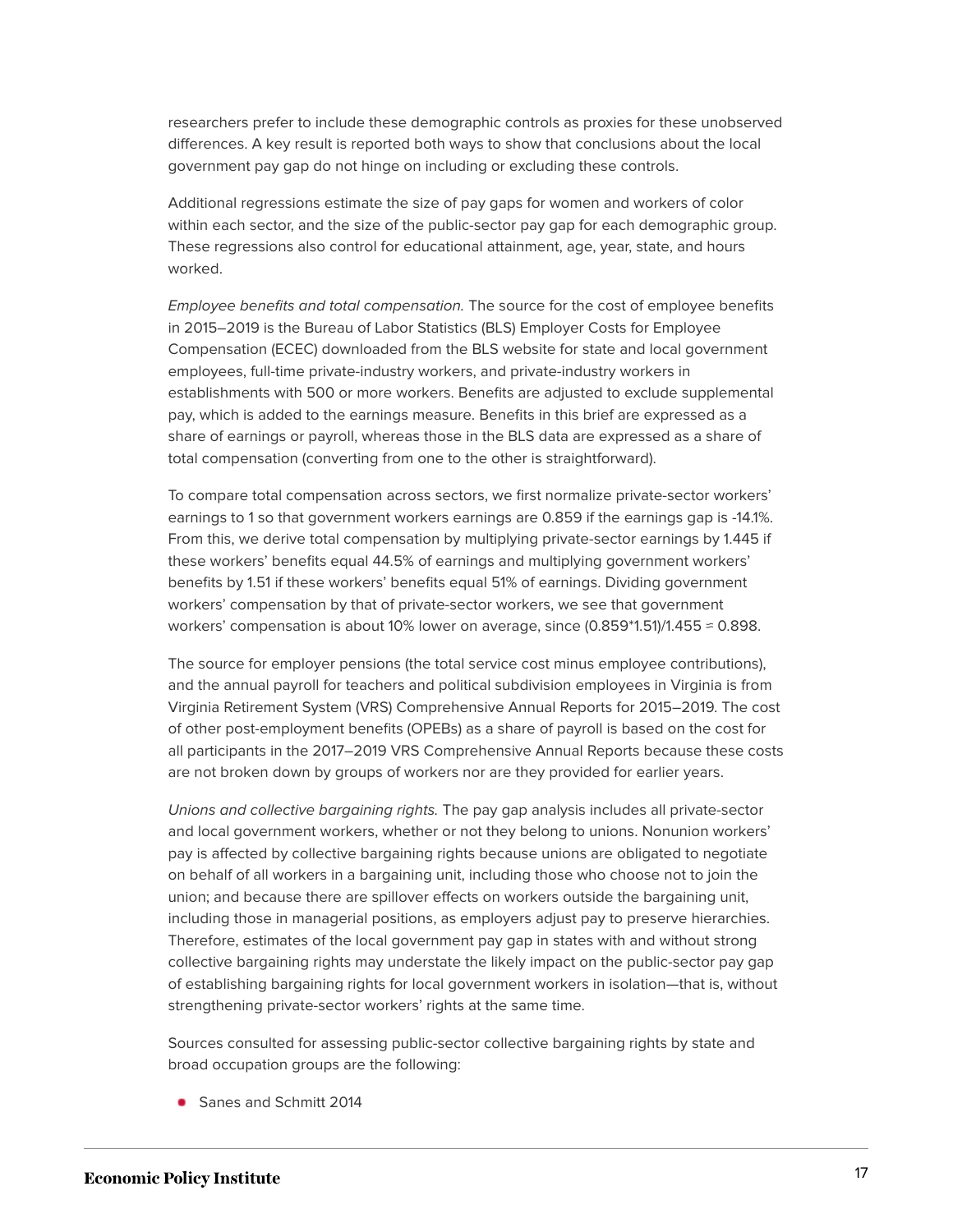- The National Bureau of Economic Research (NBER) Public Sector Collective Bargaining Law Data Set (Valletta and Freeman 1988) and updates by Rueben (1996) and Dippel and Sauers (2019)
- The National Council on Teacher Quality (NCTQ) 2019
- **•** The National Education Association (NEA) 2020
- **Han 2019 and García and Han 2021**
- **•** Frandsen and Webb 2017
- The American Federation of State, County, and Municipal Employees (AFSCME), cited in McNicholas et al. 2020
- **Brannick 2019 and the Commonwealth Foundation public-sector labor law database** (Commonwealth Foundation 2019)

These secondary sources use different criteria, cover different groups of workers or years, rely on different primary sources, or differ for unexplained reasons. Where sources' assessments of collective bargaining rights conflicted, statutory language and case law cited in these sources was also consulted.

The source for whether unions were able to collect agency fees before Janus was an amicus brief filed by New York and other states in the Janus case (Schneiderman et al. 2018).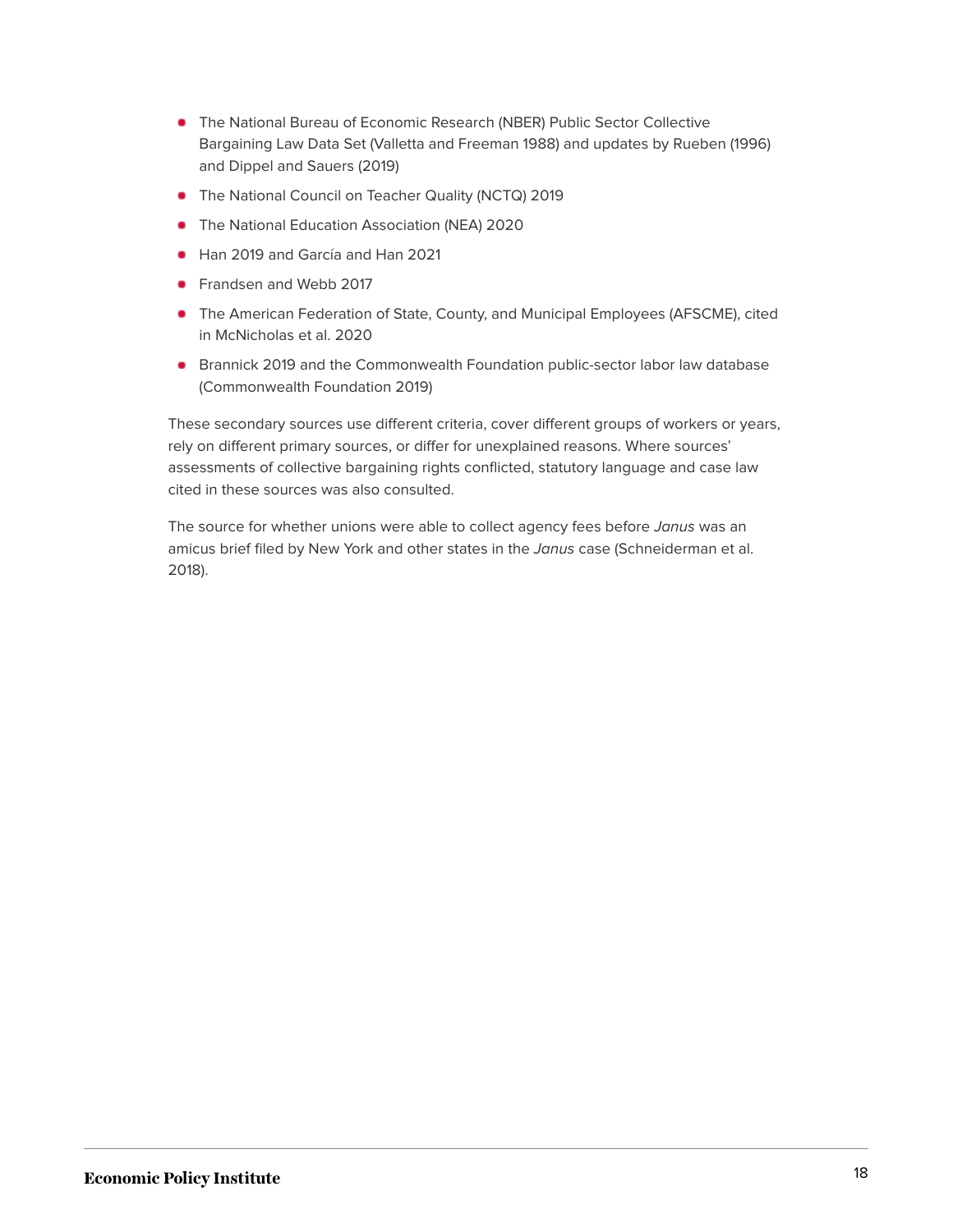### Table 5 **Collective bargaining rights can vary by occupation**

Local government workers' collective bargaining rights and union density by state and occupational group

| <b>State</b>       | Agency<br>fee? | <b>Teachers</b> | Police       | <b>Firefighters</b> | Misc.        | Union<br>density |
|--------------------|----------------|-----------------|--------------|---------------------|--------------|------------------|
| AL                 | No             | $\mathsf P$     | $\mathsf{P}$ | $\mathsf{P}$        | $\sf P$      | 33%              |
| AK                 | Yes            | $\mathsf{R}$    | ${\sf R}$    | $\mathsf{R}$        | $\mathsf{R}$ | 53%              |
| A Z                | No             | $\mathsf P$     | $\mathsf{P}$ | P                   | P            | 23%              |
| <b>AR</b>          | No             | $\sf P$         | $\mathsf{P}$ | $\sf P$             | P            | 14%              |
| CA                 | Yes            | ${\sf R}$       | R            | ${\sf R}$           | R            | 70%              |
| CO                 | No             | $\sf P$         | $\mathsf{P}$ | $\mathsf P$         | $\mathsf{P}$ | 32%              |
| ${\cal C}{\cal T}$ | Yes            | ${\sf R}$       | R            | R                   | R            | 80%              |
| DE                 | Yes            | ${\sf R}$       | ${\sf R}$    | ${\sf R}$           | ${\sf R}$    | 42%              |
| DC                 | Yes            | ${\sf R}$       | R            | R                   | R            | 45%              |
| $\mathsf{FL}$      | No             | $\mathsf{R}$    | $\mathsf{R}$ | $\mathsf{R}$        | $\mathsf{R}$ | 37%              |
| GA                 | No             | B               | B            | P                   | B            | 14%              |
| H                  | Yes            | $\mathsf{R}$    | $\mathsf{R}$ | R                   | $\mathsf{R}$ | 71%              |
| ID                 | No             | ${\sf R}$       | $\mathsf{P}$ | ${\sf R}$           | P            | 24%              |
| IL                 | Yes            | ${\sf R}$       | $\mathsf{R}$ | ${\sf R}$           | $\mathsf{R}$ | 65%              |
| $I\!N$             | No             | ${\sf R}$       | $\mathsf{P}$ | $\mathsf P$         | P            | 33%              |
| IA                 | No             | P or R          | PorR         | PorR                | P or R       | 35%              |
| <b>KS</b>          | No             | $\mathsf{R}$    | $\mathsf{P}$ | $\mathsf{P}$        | P            | 21%              |
| KY                 | Yes            | $\mathsf P$     | R            | $\mathsf{R}$        | P            | 30%              |
| LA                 | No             | $\mathsf P$     | $\mathsf{P}$ | P                   | P            | 18%              |
| ME                 | Yes            | ${\sf R}$       | $\mathsf{R}$ | ${\sf R}$           | $\mathsf{R}$ | 61%              |
| MD                 | Yes            | ${\sf R}$       | $\mathsf{P}$ | $\sf P$             | P            | 61%              |
| <b>MA</b>          | Yes            | ${\sf R}$       | ${\sf R}$    | ${\sf R}$           | ${\sf R}$    | 73%              |
| MI                 | No             | ${\sf R}$       | ${\sf R}$    | ${\sf R}$           | ${\sf R}$    | 60%              |
| MN                 | Yes            | ${\sf R}$       | ${\sf R}$    | R                   | ${\sf R}$    | 61%              |
| <b>MS</b>          | No             | B               | $\mathsf{P}$ | $\mathsf{P}$        | $\mathsf{P}$ | 10%              |
| <b>MO</b>          | Yes            | ${\sf R}$       | ${\sf R}$    | R                   | $\mathsf{R}$ | 34%              |
| $\pmb{M}\pmb{T}$   | Yes            | ${\sf R}$       | ${\sf R}$    | R                   | ${\sf R}$    | 55%              |
| $N\!E$             | No             | R               | ${\sf R}$    | R                   | R            | 36%              |
| <b>NV</b>          | No             | ${\sf R}$       | ${\sf R}$    | ${\sf R}$           | ${\sf R}$    | 48%              |
| NH                 | Yes            | ${\sf R}$       | ${\sf R}$    | ${\sf R}$           | ${\sf R}$    | 59%              |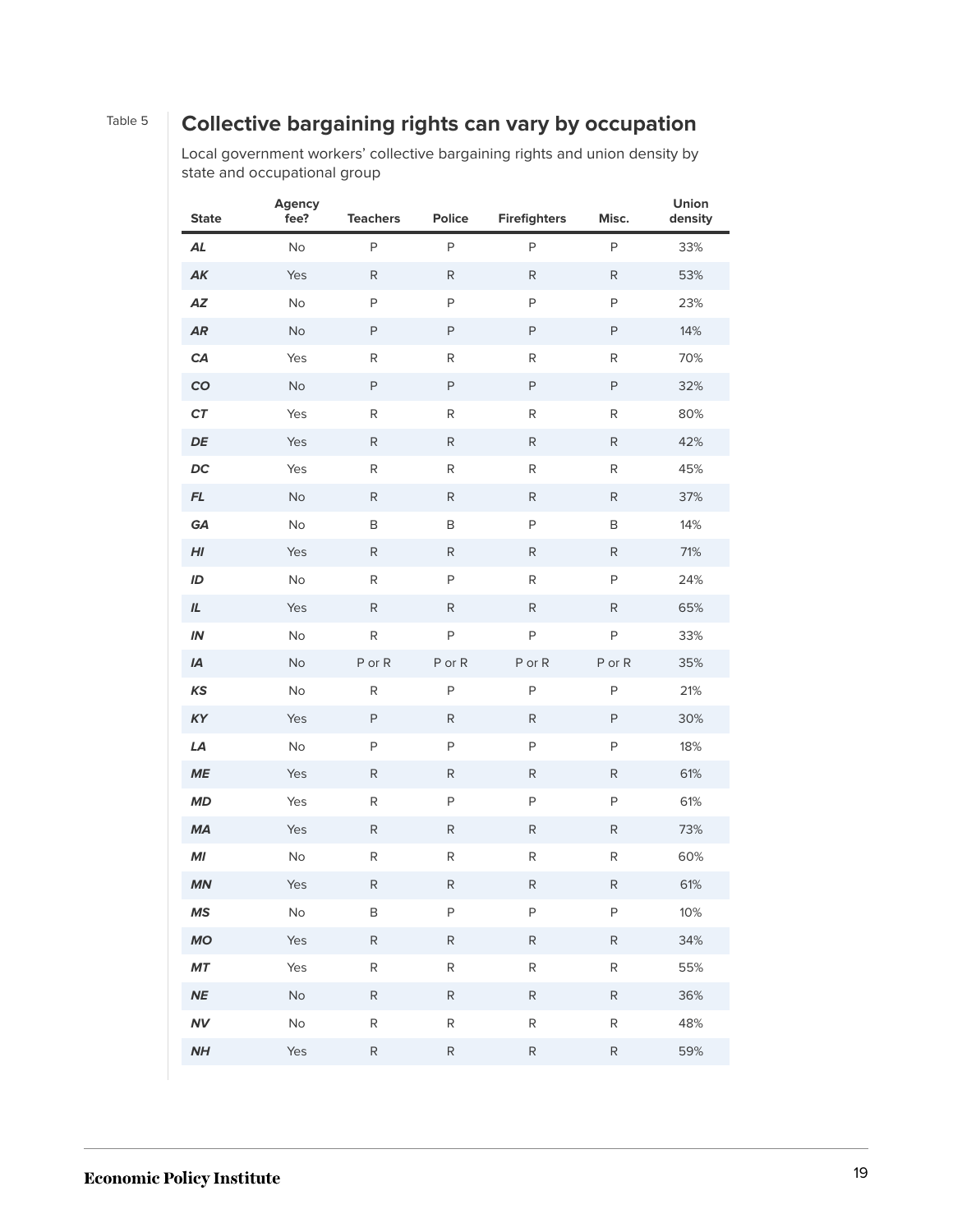Table 5

(cont.)

| <b>State</b> | <b>Agency</b><br>fee? | <b>Teachers</b> | Police       | <b>Firefighters</b> | Misc.        | Union<br>density |
|--------------|-----------------------|-----------------|--------------|---------------------|--------------|------------------|
| NJ           | Yes                   | R               | R            | R                   | R            | 74%              |
| NM           | Yes                   | ${\sf R}$       | $\mathsf{R}$ | $\mathsf R$         | $\mathsf{R}$ | 22%              |
| <b>NY</b>    | Yes                   | ${\sf R}$       | ${\sf R}$    | ${\sf R}$           | ${\sf R}$    | 79%              |
| <b>NC</b>    | <b>No</b>             | B               | $\,$ B       | B                   | $\mathsf B$  | $5%$             |
| <b>ND</b>    | No                    | ${\sf R}$       | P            | $\mathsf{P}$        | P            | 26%              |
| OH           | Yes                   | ${\sf R}$       | ${\sf R}$    | ${\sf R}$           | $\mathsf{R}$ | 57%              |
| OK           | No                    | ${\sf R}$       | ${\sf R}$    | R                   | P            | 26%              |
| <b>OR</b>    | Yes                   | $\mathsf{R}$    | ${\sf R}$    | ${\sf R}$           | $\mathsf{R}$ | 65%              |
| PA           | Yes                   | R               | R            | R                   | $\mathsf{R}$ | 63%              |
| R1           | Yes                   | $\mathsf{R}$    | ${\sf R}$    | ${\sf R}$           | $\mathsf{R}$ | 78%              |
| SC           | No                    | B               | $\,$ B       | $\mathsf B$         | B            | 7%               |
| <b>SD</b>    | <b>No</b>             | ${\sf R}$       | $\mathsf{R}$ | ${\sf R}$           | $\mathsf{R}$ | 27%              |
| TN           | No                    | R               | $\sf B$      | B                   | B            | 18%              |
| <b>TX</b>    | <b>No</b>             | B               | $\mathsf{R}$ | ${\sf R}$           | B            | 18%              |
| UT           | No                    | P               | $\mathsf{P}$ | R                   | P            | 23%              |
| VT           | Yes                   | R               | $\mathsf{R}$ | $\mathsf{R}$        | $\mathsf{R}$ | 65%              |
| VA           | No                    | B               | $\mathsf B$  | $\mathsf B$         | B            | 19%              |
| <b>WA</b>    | Yes                   | R               | $\mathsf{R}$ | $\mathsf{R}$        | $\mathsf{R}$ | 62%              |
| WV           | No                    | P               | $\mathsf{P}$ | $\mathsf{P}$        | P            | 35%              |
| WI           | No                    | B               | ${\sf R}$    | ${\sf R}$           | $\mathsf B$  | 33%              |
| WY           | No                    | P               | P            | ${\sf R}$           | P            | 16%              |

**Notes:** "B" indicates states where local government workers were banned from engaging in collective bargaining over compensation in 2015–2019. "P" indicates states where employers are permitted to engage in collective bargaining with local government workers but there was no statewide mandate in 2015–2019. "R" indicates states where employers were required to engage in collective bargaining with local government workers in 2015–2019. Miscellaneous workers are local government workers who are not teachers or teaching assistants, police, or firefighters. Union density is the share of full-time local government workers ages 18–64 who belong to a union based on pooled 2015–2019 data. In most states, collective bargaining rights for local government workers as described in this table did not change in 2015–2019. The exception is Iowa, where local government entities were required to engage in collective bargaining over compensation (broadly defined) before 2017, but are only permitted to do so since 2017. There remains a duty to bargain in Iowa over base wages, but growth in base wages is capped at the rate of inflation. Since bargaining exclusively over base wages gives workers little say in their total compensation, this is not considered collective bargaining for the purposes of this analysis. Unlike Wisconsin, however, which also restricted the scope of bargaining to base wages for and capped wage growth to inflation, Iowa continued to allow voluntary bargaining over other forms of compensation.

**Source**: Author's analysis of U.S. Census Bureau Current Population Survey microdata, pooled years 2015–2019; Sanes and Schmitt 2014; NBER 1988; Rueben 1996; Dippel and Sauers 2019; NCTQ 2019; NEA 2020; García and Han 2021; Frandsen and Webb 2017; McNicholas et al. 2020; Brannick 2019; and Commonwealth Foundation 2021.

**Economic Policy Institute**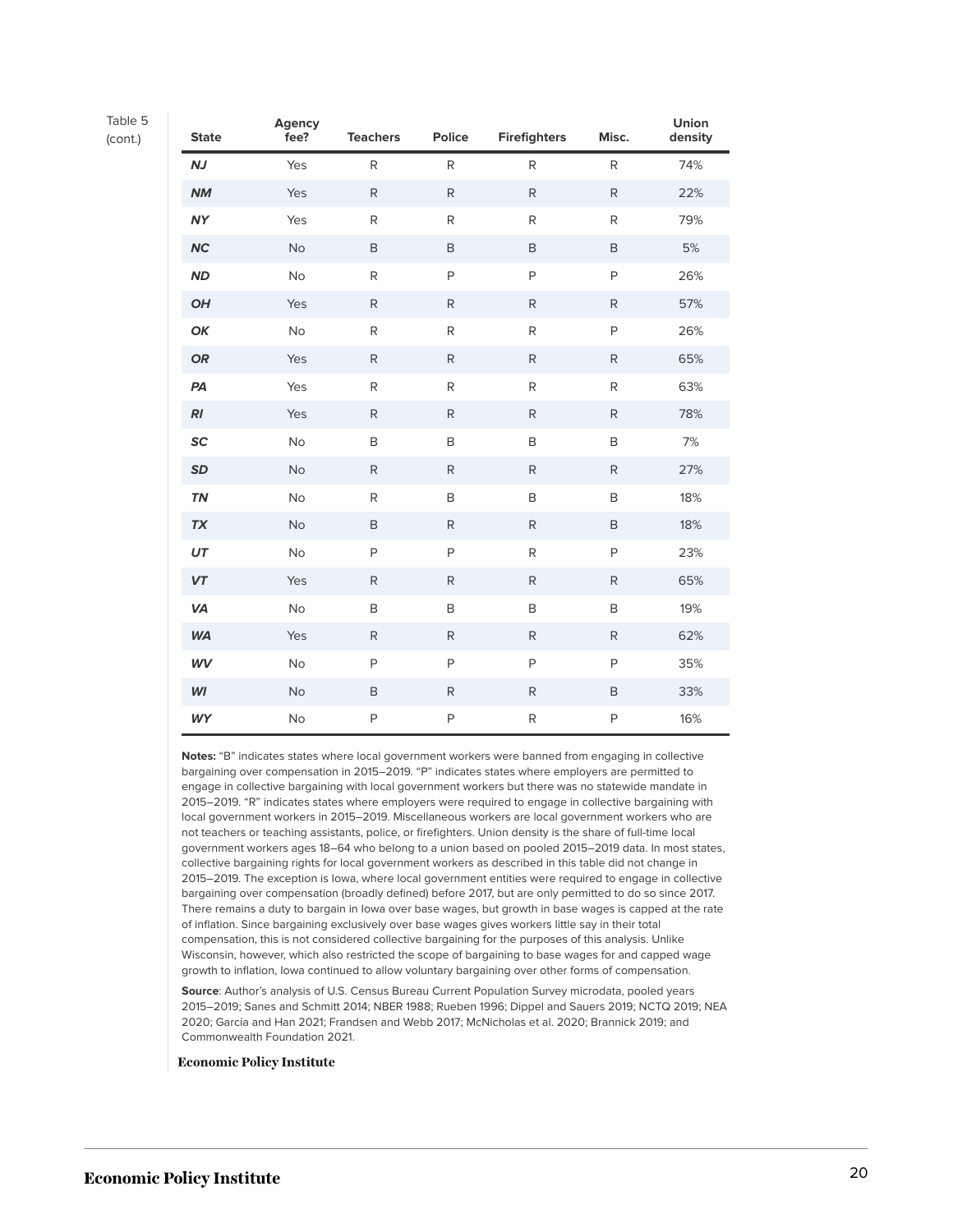### <span id="page-21-0"></span>**Notes**

- <span id="page-21-2"></span>[1.](#page-2-1) Though this brief focuses on the pay gap for local government workers, previous research has found similar pay gaps for state government employees, including public-sector workers in Virginia (Morrissey 2020).
- <span id="page-21-3"></span>[2.](#page-3-0) See Wolfe and Schmitt 2018 for a detailed profile of state and local government workers.
- <span id="page-21-4"></span>[3.](#page-7-0) "Right-to-work" (RTW) is a misleading descriptor for laws designed to undermine unions and benefit employers. For a discussion of how right-to-work laws hurt workers, see Cooper and Wolfe's (2021) report focusing on Montana, where state legislators tried—and failed (Cunningham-Cook 2021)—to enact a right-to-work law in March 2021.
- <span id="page-21-5"></span>[4.](#page-7-1) Other changes implemented in 2011 and 2012 include the following: Idaho made teacher collective bargaining contingent on a union validating that at least half of a district's teachers were members, and the state limited the scope of collective bargaining to a one-year agreement on compensation; Indiana restricted the scope of public-sector bargaining to wages and related items; Michigan limited the scope of bargaining for teachers, weakened impasse procedures for police and firefighters, and allowed the state to declare a financial emergency to reject a contract agreement; Nevada took bargaining rights away from some workers and required contracts to provide for reopening during fiscal emergencies; Oklahoma restricted the right to organize and bargain collectively to employees of municipalities with populations above 35,000; Tennessee officially banned collective bargaining for teachers but required school boards to engage in "collaborative conferencing" with teachers' representatives; and Wisconsin banned collective bargaining for state employees and eliminated agency fees for public employee unions.
- <span id="page-21-6"></span>[5.](#page-13-0) The share 6.5% is the median employer contribution for a representative sample of plans in the Public Plans Database covering local government employees in 2015–2019, estimated for EPI by Alex Brown of the National Association of State Retirement Administrators, May 19, 2021. The share 10% is based on Aubry and Wandrei (2020).

# <span id="page-21-1"></span>**References**

American Federation of State, County and Municipal Employees (AFSCME). 2019. ["Nevada State](https://www.afscme.org/blog/nevada-state-employees-gain-collective-bargaining-rights) [Employees Gain Collective Bargaining Rights"](https://www.afscme.org/blog/nevada-state-employees-gain-collective-bargaining-rights) (blog post). AFSCME website, June 13, 2019.

Allegretto, Sylvia, and Lawrence Mishel. 2019. [Teacher Wage and Compensation Penalty](https://www.epi.org/publication/teacher-wage-and-compensation-penalty-methodology/) [Methodology](https://www.epi.org/publication/teacher-wage-and-compensation-penalty-methodology/). Economic Policy Institute, April 2019.

Ashenfelter, Orley C., Henry Farber, and Michael R. Ransom. 2010. "Labor Market Monopsony." Journal of Labor Economics 28, no. 2 (2010): 203–210. <https://doi.org/10.1086/653654>.

Aubry, Jean-Pierre, and Kevin Wandrei. 2020. [The Status of Local Government Pension Plans in the](https://crr.bc.edu/wp-content/uploads/2020/12/local-plan-funding-aug2020.pdf) [Midst of COVID-19](https://crr.bc.edu/wp-content/uploads/2020/12/local-plan-funding-aug2020.pdf). Center for Retirement Research at Boston College, August 2020.

Baltimore City Code. 2018. [Article II, §55. Municipal employee relations](https://ca.baltimorecity.gov/codes/01%20-%20Charter.pdf#page=59).

Bivens, Josh, and Heidi Shierholz. 2018. [What Labor Market Changes Have Generated Inequality](https://www.epi.org/publication/what-labor-market-changes-have-generated-inequality-and-wage-suppression-employer-power-is-significant-but-largely-constant-whereas-workers-power-has-been-eroded-by-policy-actions/) [and Wage Suppression?: Employer Power Is Significant but Largely Constant, Whereas Workers'](https://www.epi.org/publication/what-labor-market-changes-have-generated-inequality-and-wage-suppression-employer-power-is-significant-but-largely-constant-whereas-workers-power-has-been-eroded-by-policy-actions/)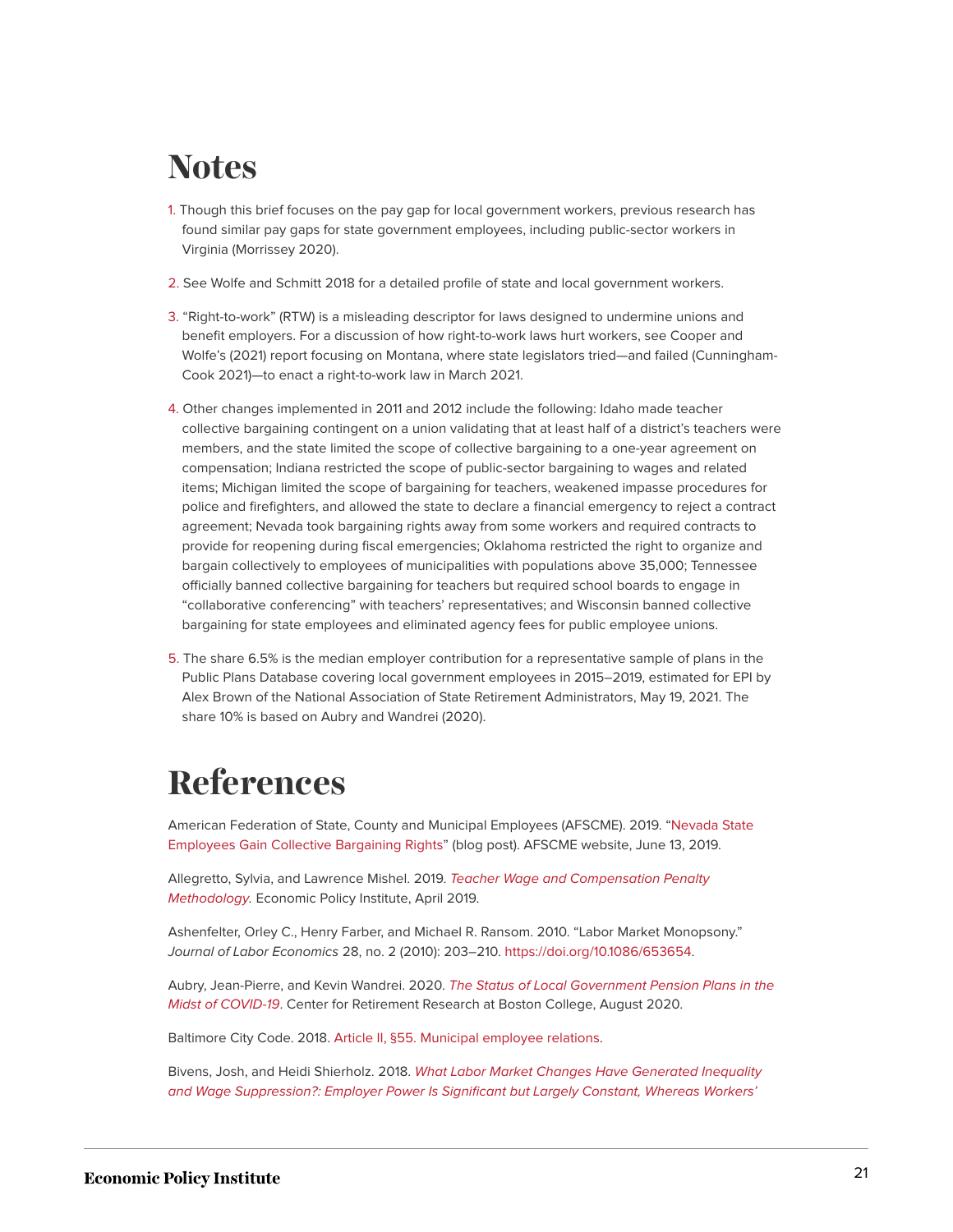[Power Has Been Eroded by Policy Actions](https://www.epi.org/publication/what-labor-market-changes-have-generated-inequality-and-wage-suppression-employer-power-is-significant-but-largely-constant-whereas-workers-power-has-been-eroded-by-policy-actions/). Economic Policy Institute, December 2018.

Brannick, Priya. 2019. [The Janus Impact and Grading of State Public Sector Labor Laws](https://www.commonwealthfoundation.org/policyblog/detail/the-janus-impact-and-grading-of-state-public-sector-labor-laws). Commonwealth Foundation, August 2019.

Bureau of Labor Statistics (BLS). 2015–2019. [Employer Costs for Employee Compensation data](https://www.bls.gov/ncs/ect/). Accessed May 2021.

Commonwealth Foundation. 2019. [Public Sector Labor Law Database](https://www.commonwealthfoundation.org/state_labor_laws/). Updated September 26, 2019. Accessed May 9, 2021.

Cooper, David, and Julia Wolfe. 2021. "[So-Called Right-to-Work Is Wrong for Montana.](https://www.epi.org/publication/so-called-right-to-work-is-wrong-for-montana/)" Economic Policy Institute, February 2021.

Council of Economic Advisers (CEA). 2016. [Labor Market Monopsony: Trends, Consequences, and](https://obamawhitehouse.archives.gov/sites/default/files/page/files/20161025_monopsony_labor_mrkt_cea.pdf) [Policy Responses](https://obamawhitehouse.archives.gov/sites/default/files/page/files/20161025_monopsony_labor_mrkt_cea.pdf). October 2016.

Cunningham-Cook, Matthew. 2021. ["How Unions Defeated a 'Right-to-Work' Bill in Deep-Red](https://theintercept.com/2021/03/12/union-right-to-work-montana/) [Montana.](https://theintercept.com/2021/03/12/union-right-to-work-montana/)" The Intercept, March 12, 2021.

Dippel, Christian, and Zachary Sauers. 2019. "[Does Increased Union Power Cause Pension Under-](https://christiandippel.com/Benefits_Unions.pdf)[Funding in the Public Sector?](https://christiandippel.com/Benefits_Unions.pdf)" (preliminary draft). September 23, 2019.

Dixon, Marc. 2009. "Limiting Labor: Business Political Mobilization and Union Setback in the States." Journal of Policy History 19, no. 3: 313–344. <https://doi.org/10.1353/jph.2007.0015>.

Farber, Henry S., Daniel Herbst, Ilyana Kuziemko, and Suresh Naidu. 2021. "Unions and Inequality over the Twentieth Century: New Evidence from Survey Data." Quarterly Journal of Economics, qjab012, April 9, 2021. <https://doi.org/10.1093/qje/qjab012>.

Flood, Sarah, Miriam King, Renae Rodgers, Steven Ruggles, and J. Robert Warren. 2020. Integrated Public Use Microdata Series, Current Population Survey: Version 8.0 [data set]. Minneapolis, Minn.: IPUMS, 2020. [https://doi.org/10.18128/D030.V8.0.](https://doi.org/10.18128/D030.V8.0)

Frandsen, Brigham R., and Michael Webb. 2017. "[Public Employee Pensions and Collective](https://www.brookings.edu/wp-content/uploads/2017/10/wp35-frandsen1.pdf) [Bargaining Rights: Evidence from State and Local Government Finances.](https://www.brookings.edu/wp-content/uploads/2017/10/wp35-frandsen1.pdf)" Hutchins Center Working Paper no. 35, Brookings Institution, October 2017.

García, Emma, and Eunice Han. 2021. [The Impact of Changes in Public-Sector Bargaining Laws on](https://www.epi.org/publication/the-impact-of-changes-in-public-sector-bargaining-laws-on-districts-spending-on-teacher-compensation/) [Districts' Spending on Teacher Compensation](https://www.epi.org/publication/the-impact-of-changes-in-public-sector-bargaining-laws-on-districts-spending-on-teacher-compensation/). Economic Policy Institute, April 2021.

Goodland, Marianne. 2021. ["Majority Leader Daneya Esgar Plans Bill to Allow Any Public Employee](https://www.coloradopolitics.com/legislature/majority-leader-daneya-esgar-plans-bill-to-allow-any-public-employee-to-join-a-union/article_3fc6ca12-a76f-11eb-bebb-4b3f3e5bd8e3.html) [to Join a Union](https://www.coloradopolitics.com/legislature/majority-leader-daneya-esgar-plans-bill-to-allow-any-public-employee-to-join-a-union/article_3fc6ca12-a76f-11eb-bebb-4b3f3e5bd8e3.html)." Colorado Politics, May 24, 2021.

Han, Eunice S. 2019. "The Impact of Teachers Unions on Teachers' Well-Being Under Various Legal Institutions: Evidence from District–Teacher Matched Data." American Educational Research Association, August 1, 2019. <https://doi.org/10.1177/2332858419867291>.

Hindi, Saja. 2020. ["Colorado State Workers Can Now Bargain for Pay, Benefits; Gov. Jared Polis](https://www.denverpost.com/2020/06/16/colorado-emplyees-union-collective-bargaining/) [Signed Bill Giving Union New Powers Tuesday.](https://www.denverpost.com/2020/06/16/colorado-emplyees-union-collective-bargaining/)" Denver Post, June 16, 2020.

International Union of Painters and Allied Trades Local 1010 (IUPAT). 2017. [Commemorative 100-Year](https://www.unionhistories.com/images/uploads/books/pdf/iupat-1010-history-book-web.pdf) [History and Anniversary Celebration Program Book](https://www.unionhistories.com/images/uploads/books/pdf/iupat-1010-history-book-web.pdf).

Kaufman, Dan. 2018. ["A Labor Day Reflection on Unions, Race, and Division](https://www.newyorker.com/news/daily-comment/a-labor-day-reflection-on-race-and-unions)." New Yorker, September 3, 2018.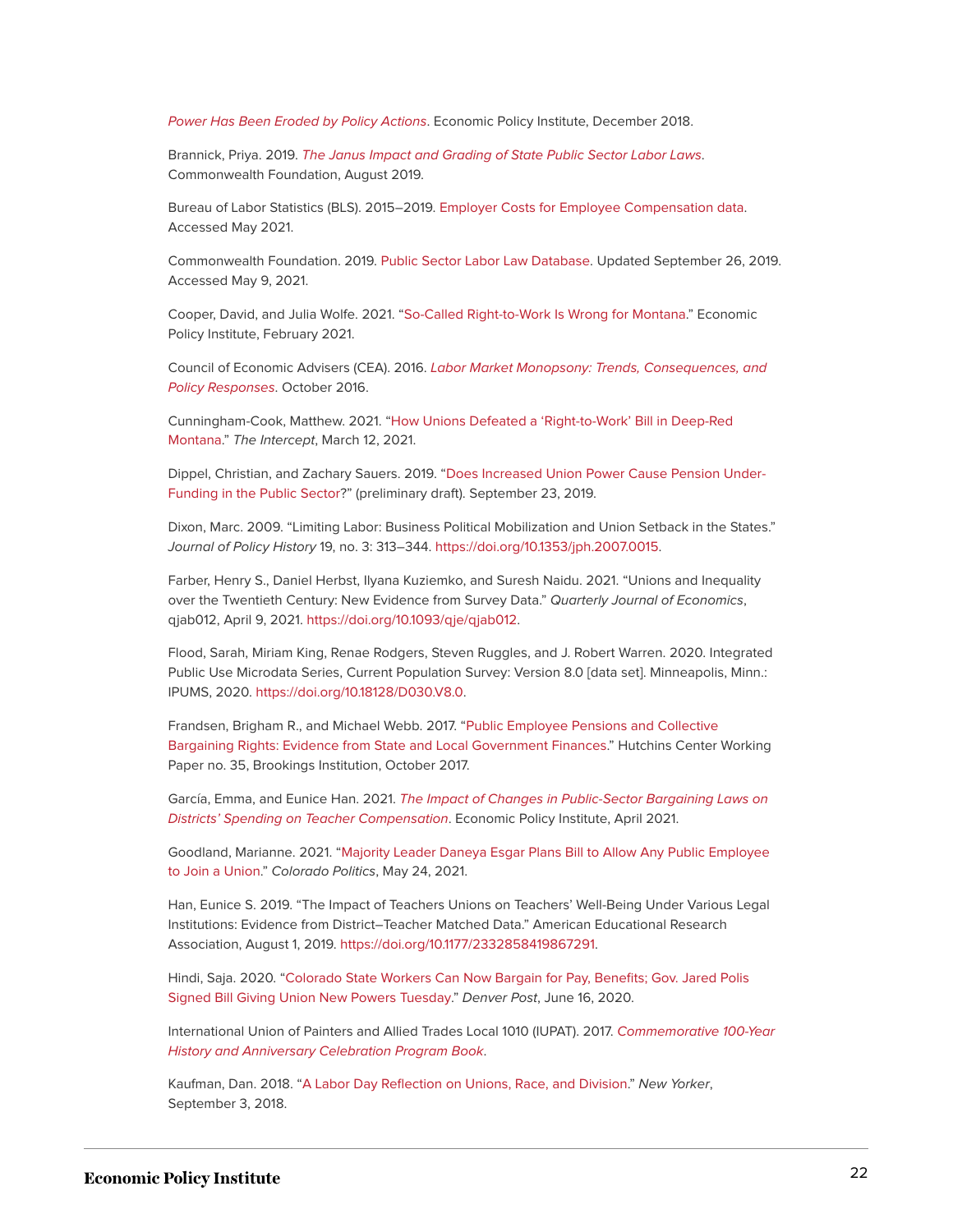Keefe, Jeffrey. 2015. [Laws Enabling Public-Sector Collective Bargaining Have Not Led to Excessive](https://www.epi.org/publication/laws-enabling-public-sector-collective-bargaining-have-not-led-to-excessive-public-sector-pay/) [Public-Sector Pay](https://www.epi.org/publication/laws-enabling-public-sector-collective-bargaining-have-not-led-to-excessive-public-sector-pay/). Economic Policy Institute, October 2015.

Krueger, Alan B. 2012. ["The Rise and Consequences of Inequality in the United States.](https://obamawhitehouse.archives.gov/sites/default/files/krueger_cap_speech_final_remarks.pdf)" Speech at the Center for American Progress, January 12, 2012. Charts: [https://www.slideshare.net/whitehouse/](https://www.slideshare.net/whitehouse/the-rise-and-consequences-of-inequality-in-the-united-states-charts) [the-rise-and-consequences-of-inequality-in-the-united-states-charts](https://www.slideshare.net/whitehouse/the-rise-and-consequences-of-inequality-in-the-united-states-charts).

Malin, Martin H. 2012. "The Legislative Upheaval in Public-Sector Labor Law: A Search for Common Elements." ABA Journal of Labor & Employment Law 27, no. 2: 149–164. [https://scholarship.kentlaw.iit.edu/fac\\_schol/381](https://scholarship.kentlaw.iit.edu/fac_schol/381).

Manning, Alan. 2019. [Monopsony in Motion: Imperfect Competition in Labor Markets](https://press.princeton.edu/books/paperback/9780691123288/monopsony-in-motion). Princeton Univ. Press, 2013.

McGuire, Raymond G. 1973. "[Public Employee Collective Bargaining in Florida—Past, Present and](https://ir.law.fsu.edu/cgi/viewcontent.cgi?article=1696&context=lr) [Future.](https://ir.law.fsu.edu/cgi/viewcontent.cgi?article=1696&context=lr)" Florida State University Law Review 1, no. 1.

McNicholas, Celine. 2018. "Janus Decision Is Not About Union Finances-It's About Working [People's Finances](https://www.epi.org/blog/janus-decision-is-not-about-union-finances-its-about-working-peoples-finances/)." Working Economics Blog (Economic Policy Institute), June 27, 2018.

McNicholas, Celine, Lynn Rhinehart, Margaret Poydock, Heidi Shierholz, and Daniel Perez. 2020. [Why Unions Are Good for Workers—Especially in a Crisis Like COVID-19; 12 Policies That Would](https://www.epi.org/publication/why-unions-are-good-for-workers-especially-in-a-crisis-like-covid-19-12-policies-that-would-boost-worker-rights-safety-and-wages/?utm_source=Economic+Policy+Institute&utm_campaign=b4c99c9d01-EMAIL_CAMPAIGN_2019_02_21_07_37_COPY_01&utm_medium=email&utm_term=0_e7c5826c50-b4c99c9d01-55958357&mc_cid=b4c99c9d01&mc_eid=4aa04ef33f#Map) [Boost Worker Rights, Safety, and Wages](https://www.epi.org/publication/why-unions-are-good-for-workers-especially-in-a-crisis-like-covid-19-12-policies-that-would-boost-worker-rights-safety-and-wages/?utm_source=Economic+Policy+Institute&utm_campaign=b4c99c9d01-EMAIL_CAMPAIGN_2019_02_21_07_37_COPY_01&utm_medium=email&utm_term=0_e7c5826c50-b4c99c9d01-55958357&mc_cid=b4c99c9d01&mc_eid=4aa04ef33f#Map). Economic Policy Institute, August 25, 2020.

McNicholas, Celine, Zane Mokhiber, and Marni von Wilpert. 2018. Janus [and Fair Share Fees: The](https://www.epi.org/publication/janus-and-fair-share-fees-the-organizations-financing-the-attack-on-unions-ability-to-represent-workers/) [Organizations Financing the Attack on Unions' Ability to Represent Workers](https://www.epi.org/publication/janus-and-fair-share-fees-the-organizations-financing-the-attack-on-unions-ability-to-represent-workers/). Economic Policy Institute, February 2018.

McNicholas, Celine, Heidi Shierholz, and Margaret Poydock. 2021. [Union Workers Had More Job](https://www.epi.org/publication/union-workers-had-more-job-security-during-the-pandemic-but-unionization-remains-historically-low-data-on-union-representation-in-2020-reinforce-the-need-for-dismantling-barriers-to-union-organizing/) [Security During the Pandemic, but Unionization Remains Historically Low; Data on Union](https://www.epi.org/publication/union-workers-had-more-job-security-during-the-pandemic-but-unionization-remains-historically-low-data-on-union-representation-in-2020-reinforce-the-need-for-dismantling-barriers-to-union-organizing/) [Representation in 2020 Reinforce the Need For Dismantling Barriers to Union Organizing](https://www.epi.org/publication/union-workers-had-more-job-security-during-the-pandemic-but-unionization-remains-historically-low-data-on-union-representation-in-2020-reinforce-the-need-for-dismantling-barriers-to-union-organizing/). Economic Policy Institute, January 2021.

Montgomery County. n.d. [Article VII. County Collective Bargaining](https://www.montgomerycountymd.gov/HR/Resources/Files/Labor/County%20Bargaining%20Law.pdf).

Morrissey, Monique. 2020. [Virginia's Public-Sector Workers Are Undercompensated Relative to](https://www.epi.org/press/virginias-public-sector-workers-are-under-compensated-relative-to-private-sector-workers/) [Private-Sector Workers](https://www.epi.org/press/virginias-public-sector-workers-are-under-compensated-relative-to-private-sector-workers/). Economic Policy Institute, February 2020.

National Council on Teacher Quality (NCTQ). 2019. [Collective Bargaining Laws.](https://www.nctq.org/contract-database/collectiveBargaining) Database updated January 2019.

National Conference of State Legislators (NCSL). n.d. [Right-to-Work Resources](https://www.ncsl.org/research/labor-and-employment/right-to-work-laws-and-bills.aspx). Accessed May 2021.

National Education Association (NEA). 2020. "Collective Bargaining Laws for Public Sector Education Employees." November 2020 (unpublished document used by permission).

Olinsky, Ben, and Sasha Post. 2013. [Middle-Out Mobility: Regions with Larger Middle Classes Have](https://www.americanprogress.org/wp-content/uploads/2013/08/MiddleOutMobility.pdf) [More Economic Mobility](https://www.americanprogress.org/wp-content/uploads/2013/08/MiddleOutMobility.pdf). Center for American Progress, September 2013.

Prince George's County. n.d. [Section 908—Right to Organize and Bargain Collectively.](https://library.municode.com/md/prince_george)

Rankin, Sara. 2020. ["Virginia Lawmakers OK Limited Public Sector Bargaining Bill.](https://apnews.com/article/6559ad8943dd4d1c22e519d27530c2f0)" AP News, March 8, 2020.

Rothstein, Richard. 2017. [The Color of Law: A Forgotten History of How Our Government Segregated](https://www.epi.org/publication/the-color-of-law-a-forgotten-history-of-how-our-government-segregated-america/) [America](https://www.epi.org/publication/the-color-of-law-a-forgotten-history-of-how-our-government-segregated-america/). New York: Liveright, 2017.